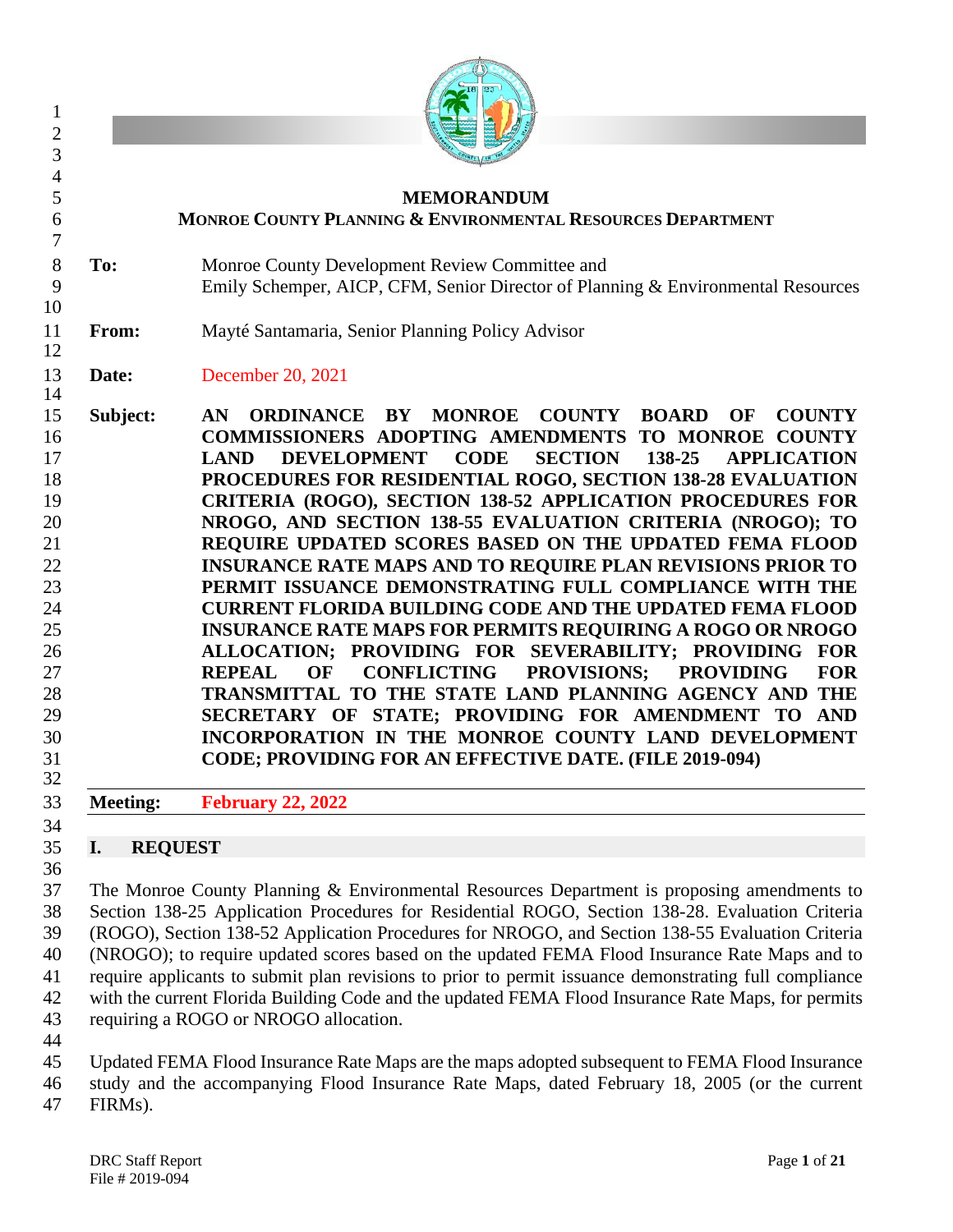## **II. BACKGROUND INFORMATION**

 The National Flood Insurance Program (NFIP) is a federally-subsidized flood damage insurance program administered by the Federal Emergency Management Agency (FEMA). Residents and business owners are eligible to purchase NFIP flood insurance policies in communities that agree to regulate development in special flood hazard areas. These special flood hazard areas are delineated by FEMA on Flood Insurance Rate Maps.

 The NFIP makes federally-backed flood insurance available in those states and communities that agree to adopt and enforce floodplain management ordinances to reduce future flood damage. These regulations must meet or exceed the minimum administrative and technical requirements in the NFIP regulations (44 CFR Part 59 and Part 60). FEMA administers the NFIP and provides technical assistance and training on NFIP requirements and mitigation measures. FEMA also has extensive publications on the NFIP, including detailed guidance on mitigation measures that can minimize or eliminate future flood damages.

 Floodplain management is a community-based effort to prevent or reduce the risk of flooding, resulting in a more resilient community. Per FEMA, meeting NFIP requirements is the most cost-effective way to reduce the flood risk to new buildings and infrastructure. FEMA provides tools and resources to help navigate NFIP requirements and implement higher standards of floodplain management.

 Communities must incorporate NFIP requirements into their zoning codes, subdivision ordinances, and/or building codes or adopt special purpose floodplain management ordinances. The NFIP requirements apply to areas mapped as Special Flood Hazard Areas (SFHA) on Flood Insurance Rate Maps (FIRMs) issued by FEMA. The SFHA is the area that would be flooded by the "base flood" (defined as the flood that has a 1 percent chance of occurring in any given year; also known as the "100- year flood"). 

The NFIP requirements include, but are not limited to:

- Elevation of new and substantially improved residential structures above the base flood level.
- Elevation or dry floodproofing (made watertight) of new or substantially improved non-residential structures.
- Prohibition of development in floodways, the central portion of a riverine floodplain needed to carry deeper and faster moving water.
- 35 Additional requirements to protect buildings in coastal areas from the impacts of waves, high velocity, and storm surge.

 FIRMs inform communities about the local flood risk and set minimum floodplain standards for communities to build with safety and resiliency in mind. FIRMs also currently determine the cost of flood insurance and the mandatory purchase requirement. As risks change, insurance premiums also change to reflect those risks, but property owners may be able to reduce premiums if they build their home or business to be safer, higher, and stronger.

- \_\_\_\_\_\_\_\_\_\_\_\_\_\_\_\_\_
- 

 The Florida Division of Emergency Management (DEM) serves as the State Coordinating Agency of the NFIP to work with Florida's municipalities and counties to administer their local flood damage reduction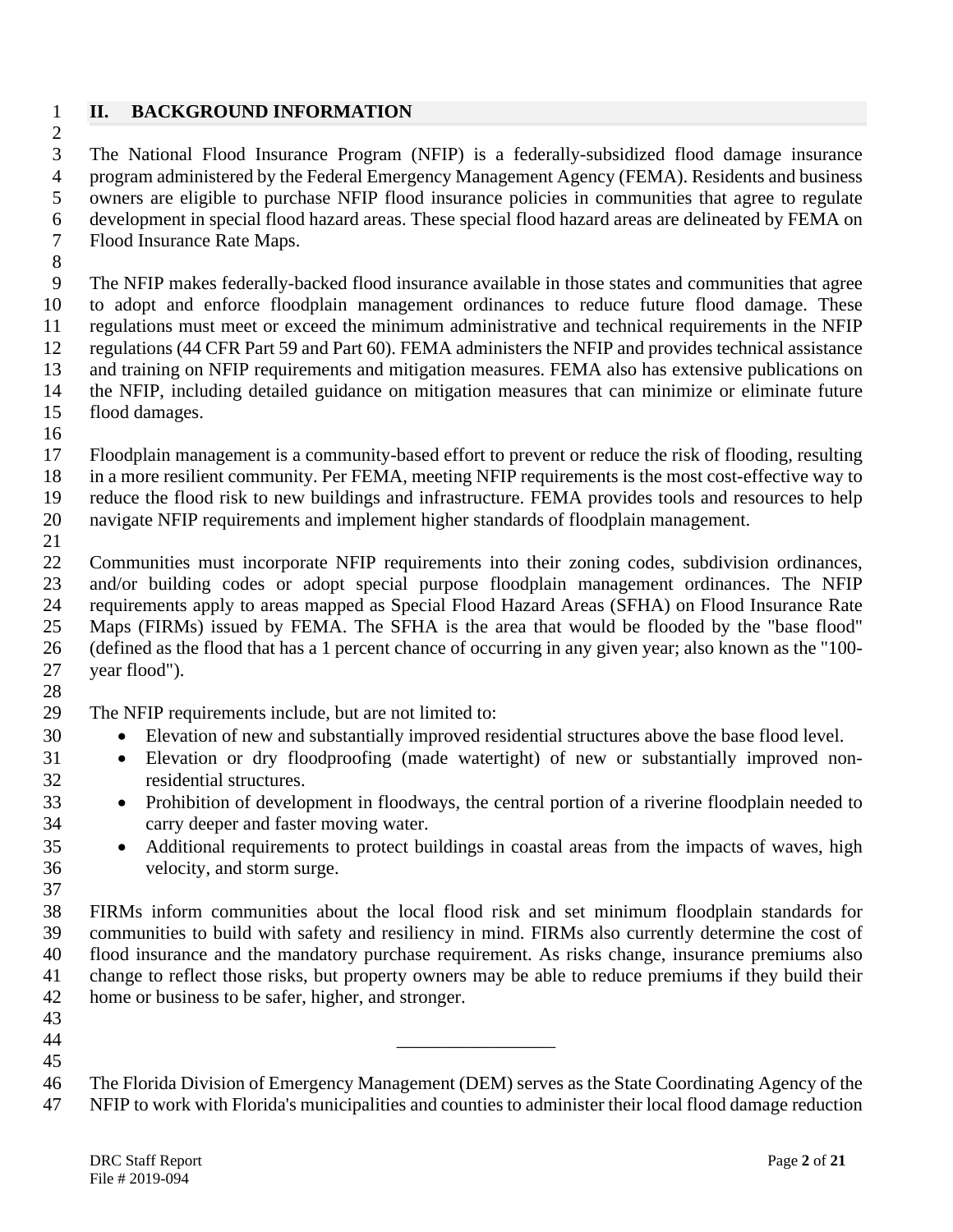- regulations. The State Floodplain Management Program works to promote and ensure sound land use development in floodplain areas in order to promote the health and safety of the public, minimize loss of life and property, and reduce economic losses caused by flood damages.
- 

 The State Floodplain Management Office is a unit in the Florida DEM, Bureau of Mitigation. Floodplain Management Specialists work with Florida's communities to help them successfully manage development in flood zones. The State Floodplain Management Office provides/offers technical assistance to improve administration of local floodplain management ordinances and the flood provisions of the *Florida Building Code* and to monitor community performance to ensure compliance with the NFIP development regulations in Special Flood Hazard Areas.

The State Floodplain Management Office also coordinates and collaborates on the following activities:

- 13 Map Modernization and FEMA Risk MAP priorities
- Integration of flood-resistant standards into the Florida Building Code
- Coordination with Federal flood mitigation grant programs
- Integration of floodplain management concepts and tasks into multi-jurisdictional local mitigation strategies developed by counties and municipalities
- Participation in maintaining the State Enhanced Hazard Mitigation Plan and planning process
- Consultation with State agencies on state-owned facilities in special flood hazard areas
- Training of local floodplain managers and building officials, in partnership with the Florida Floodplain Managers Association (FFMA)
- Coordination with the Florida Dam Safety Program
- Partnerships with federal, state and local organizations pertinent to floodplain management

 In 2012, State Floodplain Management Office developed a **Model Floodplain Management Ordinance** 26 for communities, written explicitly to rely on the flood provisions in the *Florida Building Code*. FEMA<br>27 approved the **Model Floodplain Management Ordinance** in 2013. approved the **Model Floodplain Management Ordinance** in 2013.

 Since the 2010 edition, the flood provisions of the *Florida Building Code (FBC)* meet or exceed the minimum NFIP requirements for buildings and structures. Nearly all Florida communities administer local floodplain management ordinances that are written to rely on the *FBC* to meet the NFIP requirements.

 Over the past 10 years, DEM has worked with nearly all of Florida's 468 NFIP communities to transition to the **Model Floodplain Management Ordinance**, providing assistance, to tailor the model as appropriate for each community. At this time, 10 communities, including Monroe County, are still preparing the required amendments to their existing regulations.

 Amendments to the County's Floodplain Management Ordinance (Ch. 122 of the Land Development Code) are necessary to be consistent with FEMA provisions, incorporate DEM's **Model Floodplain** 

**Management Ordinance** and to continue to fulfill the NFIP requirements. Additionally, the update will

 allow the County to continue to meet and improve the requirements and activities of the Community Rating System.

 The Community Rating System (CRS) is a voluntary incentive program that recognizes and encourages communities to establish sound programs that recognize and encourage floodplain management activities that *exceed* the minimum NFIP requirements. By conducting mitigation and outreach activities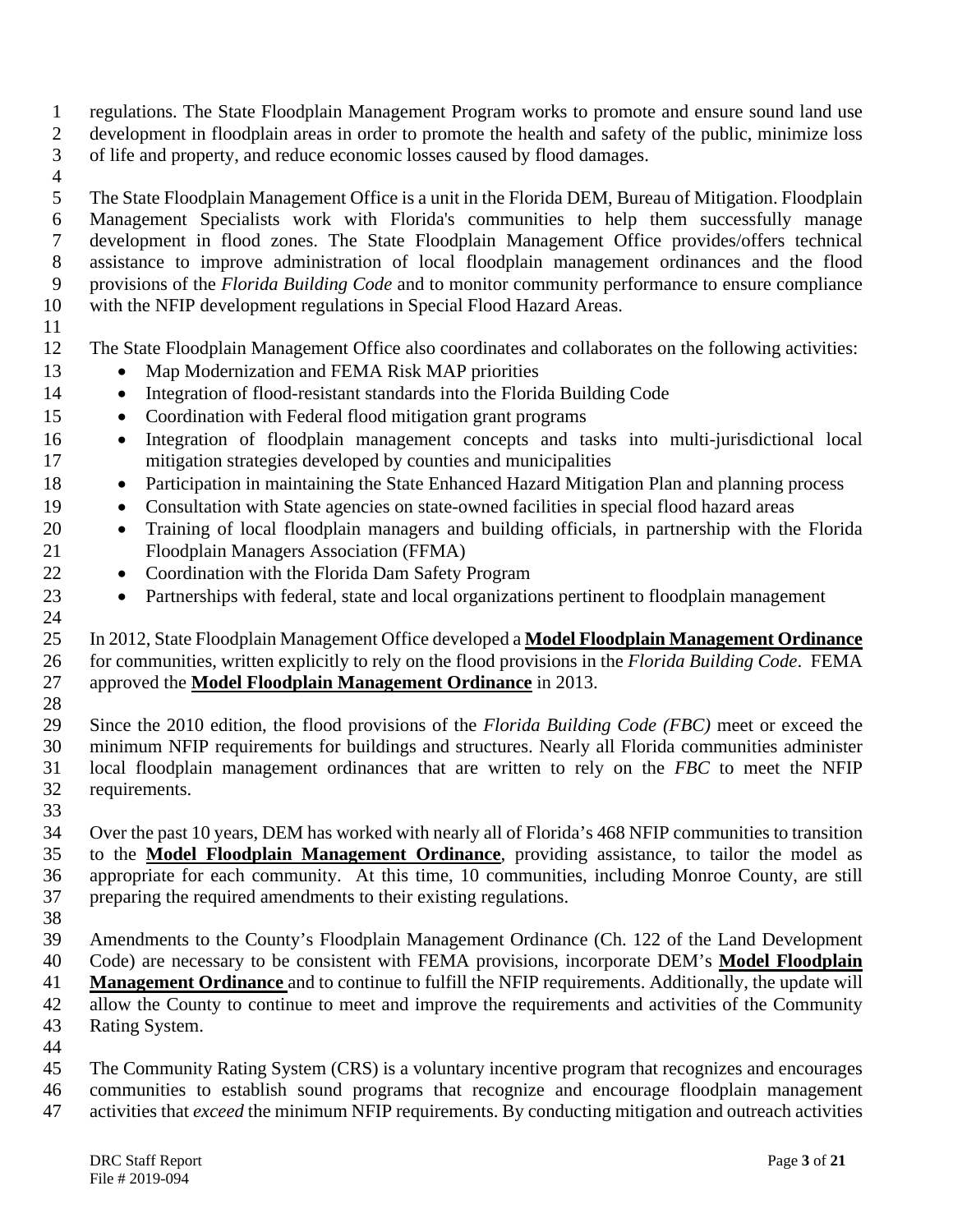that increase safety and resilience, including CRS credits for regulating to higher standards, communities can earn credits and discounts (up to 45 percent within the Special Flood Hazard Area) on flood insurance premiums for property owners.

 \_\_\_\_\_\_\_\_\_\_\_\_\_\_\_\_\_\_\_\_ 

## **FEMA Flood Maps**

 On December 27, 2019, FEMA issued Preliminary Flood Insurance Rate Maps (FIRMs) and a Flood Insurance Study (FIS) report for Monroe County, Florida. The preliminary FIRMs were released after a multi-year study of Monroe County's coastal flood risks. The current County FIRMs are based on 30- plus-year-old studies.

 The Preliminary FIRMs can be viewed here: [https://www.monroecounty-fl.gov/1151/New-Preliminary-](https://www.monroecounty-fl.gov/1151/New-Preliminary-Coastal-Flood-Maps)[Coastal-Flood-Maps.](https://www.monroecounty-fl.gov/1151/New-Preliminary-Coastal-Flood-Maps)

 Coastal Flood Maps, otherwise known as Flood Insurance Rate Maps (FIRMs) are used to determine the minimum elevation needed for construction to reduce the chances of flooding, as well as construction methods required in certain zones.

 The County hired a consultant, Woods Hole Group, to analyze how flood risks are changing in Unincorporated Monroe County based on the FEMA provided studies using updated information and the best available science and technology.

During the week of January 27, 2020, FEMA held Community meetings throughout the Florida Keys,

offering the public an opportunity to view and comment in person on the proposed preliminary FIRMs.

Following this, Monroe County, through its consultant, examined the maps and the accompanying Flood

 Insurance Studies. 

The consultant, Woods Hole Group, completed a review of FEMA's December 2019 RiskMap study for

 Monroe County. The review identified the following primary areas of concern identified with FEMA's Risk Map study:

- 
- 32 1) Storm Climatology and Selection for Florida Keys,
- 2) Statistical Analysis of Storm Sets, Low-Frequency Water Levels and Waves,
- 3) Wave Model Validation,
- 4) Hydrodynamic/Wave Model Mesh Resolution,
- 5) Hydrodynamic/Wave Model Parameterization of Reefs, and
- 6) Number and Location of Coastal Transects.
- 

 These areas of concern were identified because of (a) the use of a non-standard approach, (b) inconsistencies in methodology with other FEMA Coastal Risk Map studies, (c) discrepancies between the study's documentation and the analyses, or (d) errors made in the analysis.

 Information on the consultant's review can accessed here: [https://www.monroecounty-fl.gov/1151/New-](https://www.monroecounty-fl.gov/1151/New-Preliminary-Coastal-Flood-Maps)[Preliminary-Coastal-Flood-Maps.](https://www.monroecounty-fl.gov/1151/New-Preliminary-Coastal-Flood-Maps)

 FEMA issued the required notices in the Federal Register and local newspapers for the FIRMs and a Flood Insurance Study (FIS) report for Monroe County, FL. The 90-day appeal period for Monroe

County commenced on March 19, 2021 and ended on June 17, 2021.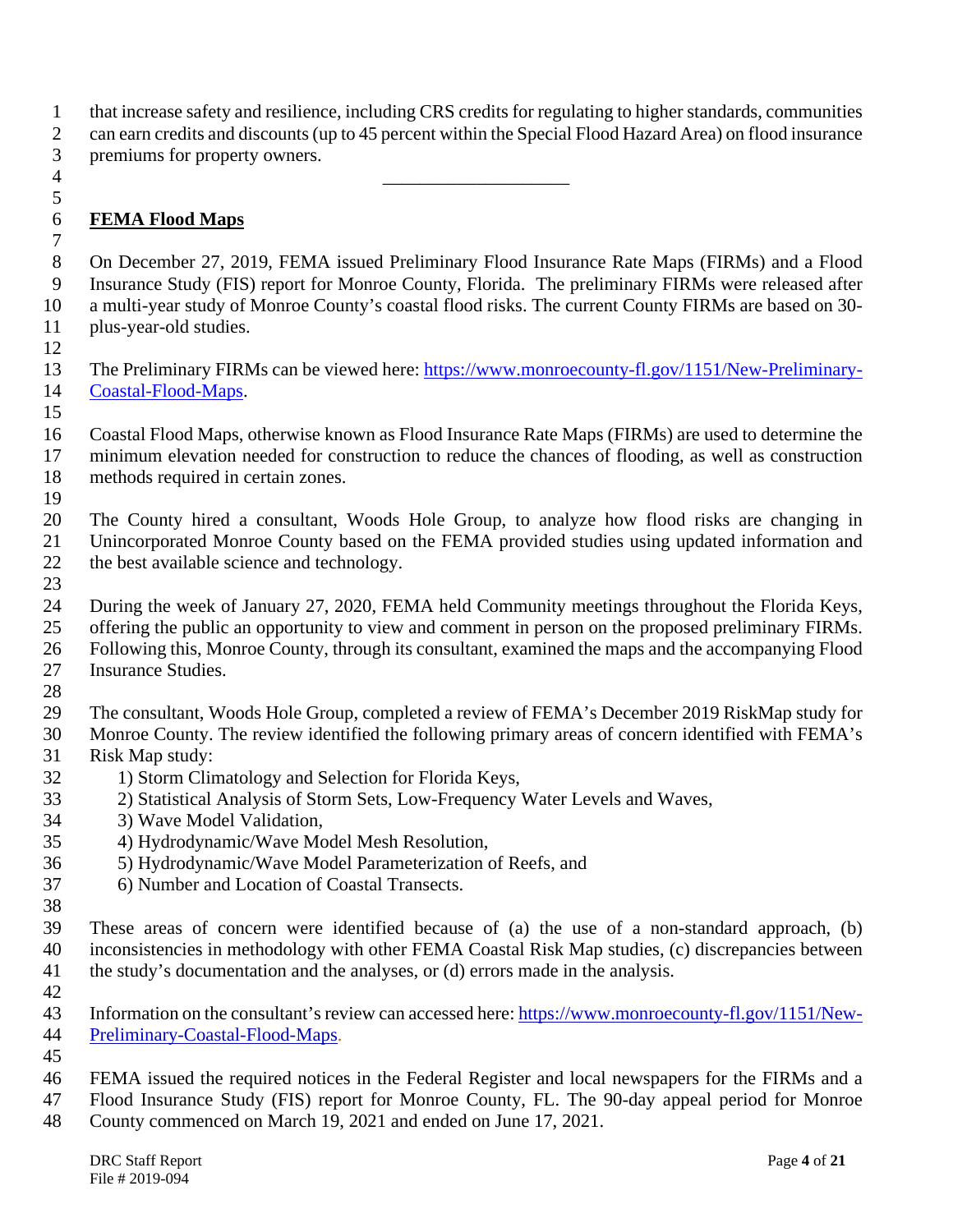- Monroe County submitted its appeal of the preliminary FEMA Flood Insurance Rate Maps and Flood
- Insurance Study on June 11, 2021. The appeal is ongoing.
- 
- Once FEMA reviews and processes all appeals, the agency will issue a Letter of Final Determination
- (LFD) and publish the final FIRMS. The County anticipates the appeal process may take until December
- 2022 to complete and, if necessary, the Scientific Resolution Panel may process may take until 2024 to
- complete.



 

 The County anticipates the Final FIRMs will most likely become effective sometime in 2022-2024. **When FEMA issues a Letter of Final Determination (LFD), which is a letter to the County that the updated FIRM will become effective in 6 months, the County must formally adopt the FIRMs and must adopt a compliant floodplain management ordinance by the map effective date to remain a participant in good standing in the NFIP.**

 Along with the adoption of the Final FIRMs, the County will need make updates to both the Comprehensive Plan and Land Development Code and Code or Ordinances to adopt and implement the maps and ensure compliance with the DEM Model Floodplain Ordinance. **The County must begin processing County amendments to the Comprehensive Plan and Land Development Code in advance, due to the County's public noticing and meeting requirements as well as the required State review and approval process for Areas of Critical State Concerns, to meet the 6-month deadline.** 

- Additionally, when the Final FIRMs are effective, the County will use the FIRMs to review building permits; establish what a finished floor elevation needs to be and determine building and site design requirements to reduce future risk of flooding. New lender requirements may go into effect along with flood insurance requirements, as well as changes in flood insurance rates as a result of map changes.
- **It should be noted that the County's proposed amendments to Ch. 122 of the Land Development Code (the County's Floodplain Management Ordinance) do not "automatically adopt" any revised FIS and/or FIRMs when FEMA issues the Final effective products. The County will have to take legislative action when the LFD is issued to formally adopt the FIRMs, FIS and any necessary amendments to ensure a compliant floodplain management ordinance.**
- 
- In summary, the County is proposing the following connected amendments:
- 
- Update Land Development Code Chapter 122 to be consistent with the State of Florida (DEM) Model Floodplain Management Ordinance, include updated FEMA policies, explicitly to rely on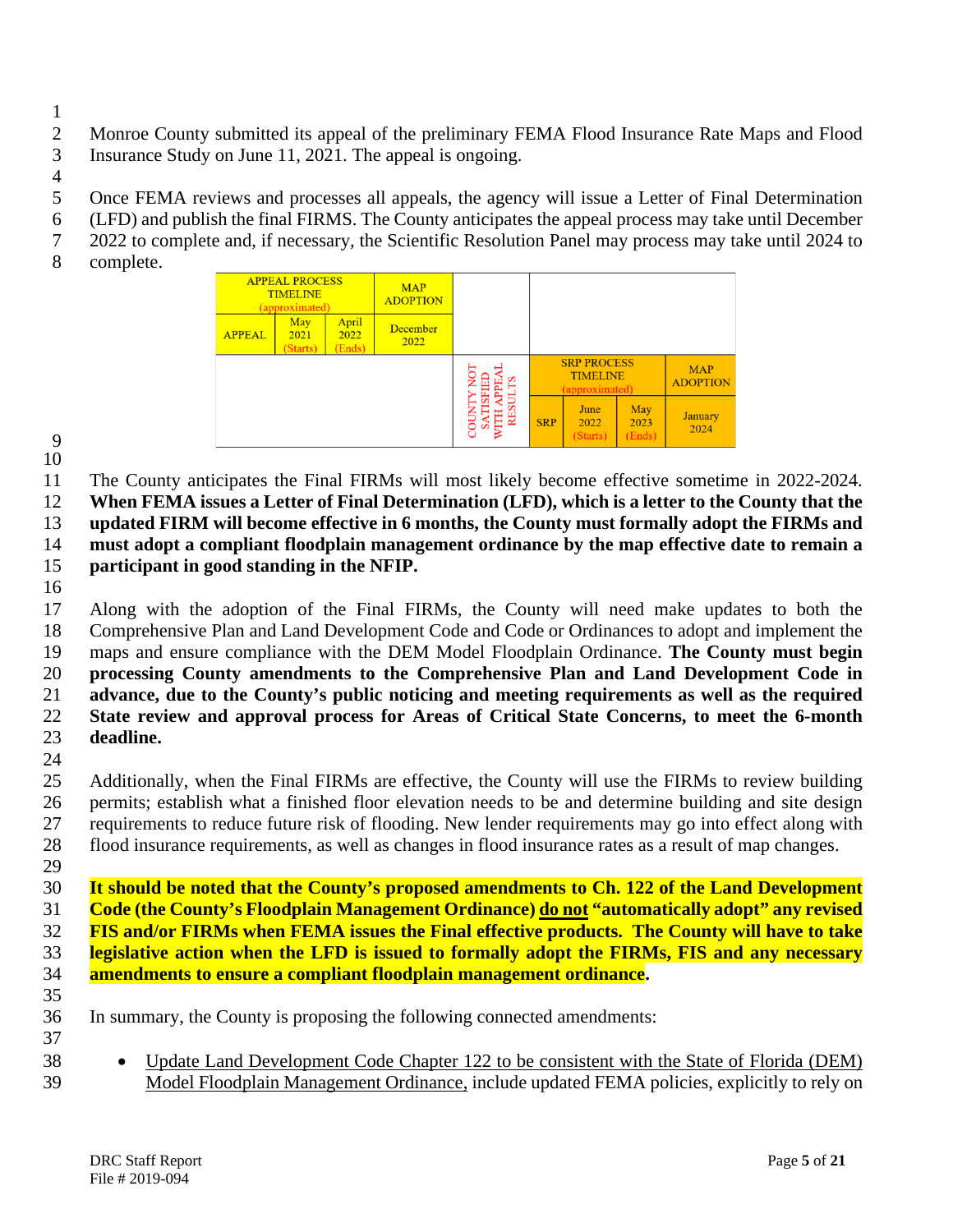| 1              | the flood provisions in the <i>Florida Building Code</i> and to eliminate obsolete or unnecessary                                                                                                               |
|----------------|-----------------------------------------------------------------------------------------------------------------------------------------------------------------------------------------------------------------|
| $\overline{c}$ | regulations.                                                                                                                                                                                                    |
| 3              | Amendments does not include any updated FIRM maps. Maintains the 2005 FIRMs.<br>$\circ$                                                                                                                         |
| 4              | Amendments to Land Development Code Chapter 122 are critical for DEM to deem the<br>O                                                                                                                           |
| 5              | County's Floodplain Management Ordinance compliant with NFIP requirements and for                                                                                                                               |
| 6              | the County's next CRS verification.                                                                                                                                                                             |
| 7              | Update Code of Ordinances Chapter 6 to be consistent with the Florida Building Code and adopt<br>$\bullet$                                                                                                      |
| 8              | amendments for local higher floodplain standards, including:                                                                                                                                                    |
| 9              | Shifting local higher floodplain standards from Chapter 122 to Chapter 6 (for example:<br>$\circ$                                                                                                               |
| 10             | 299SF downstairs enclosure limitation and foundation requirements [anchoring to rock]).                                                                                                                         |
| 11             | Including technical amendments to the <i>Florida Building Code</i> for additional local higher<br>O                                                                                                             |
| 12             | floodplain standards (for example: elevation certificate requirements).                                                                                                                                         |
| 13             | Amendments to Code of Ordinances Chapter 6 are critical for DEM to deem the County's<br>$\circ$                                                                                                                 |
| 14             | Floodplain Management Ordinance compliant with NFIP requirement and for the                                                                                                                                     |
| 15             | County's next CRS verification.                                                                                                                                                                                 |
| 16             | Amend the Comprehensive Plan and Land Development Code to provide for an increase to the                                                                                                                        |
| 17             | maximum height of residential buildings, which would be available on the adoption and effective                                                                                                                 |
| 18             | date of updated FEMA Flood Insurance Rate Maps.                                                                                                                                                                 |
| 19             | The County is considering a maximum height limit of 40 feet (exception of up to a<br>O                                                                                                                          |
| 20             | maximum of five (5) feet above the 35-foot height limit) in order to elevate to or maintain                                                                                                                     |
| 21             | the required elevation based on the Florida Building Code, (exception of up to a                                                                                                                                |
| 22             | maximum of five (5) feet above the 35-foot height limit). Exception shall not result in a                                                                                                                       |
| 23             | new building or a substantially improved building or a lawfully existing building to                                                                                                                            |
| 24             | exceed a maximum height of 40 feet.                                                                                                                                                                             |
| 25             | Amendment intended to address additional difference in elevation due to a change in the<br>$\circ$                                                                                                              |
| 26             | updated FIRMs requiring the use of North American Vertical Datum of 1988 or NAVD88                                                                                                                              |
| 27             | (on average there is -1.5 foot conversion), potential increased base flood elevation                                                                                                                            |
| 28             | requirements with the updated FIRM maps, and changes in construction requirements                                                                                                                               |
| 29             | based on revised base flood elevations.                                                                                                                                                                         |
| 30             |                                                                                                                                                                                                                 |
| 31             | <u>Amend Land Development Code Chapter 138 to require applicants to submit plan revisions to</u><br>$\bullet$<br>prior to permit issuance, demonstrating full compliance with the current Florida Building Code |
| 32             | and the updated FIRM maps, for permits requiring an ROGO/NROGO allocation.                                                                                                                                      |
|                |                                                                                                                                                                                                                 |
| 33<br>34       | Establishing that all applications in or entering into the ROGO system on or after the<br>$\circ$                                                                                                               |
|                | effective date of the updated FIRMs, shall have the application scores reevaluated and                                                                                                                          |
| 35             | updated based on the updated FIRMs.                                                                                                                                                                             |
| 36             |                                                                                                                                                                                                                 |
| 37             |                                                                                                                                                                                                                 |
| 38             |                                                                                                                                                                                                                 |
| 39             | The subject of this staff report is the proposed amendments to the ROGO and NROGO Sections                                                                                                                      |
| 40             | of the Monroe County Land Development Code.                                                                                                                                                                     |
| 41             |                                                                                                                                                                                                                 |
| 42             | The amendment is proposed to address:                                                                                                                                                                           |
| 43             |                                                                                                                                                                                                                 |
| 44             | The potential for flood zone changes within the updated FEMA Flood Insurance Rate Maps, and<br>1.                                                                                                               |
| 45             | how a potential flood zone change from an AE zone to a VE Zone, or vice versa, may affect a                                                                                                                     |
| 46             | ROGO or NROGO application score.                                                                                                                                                                                |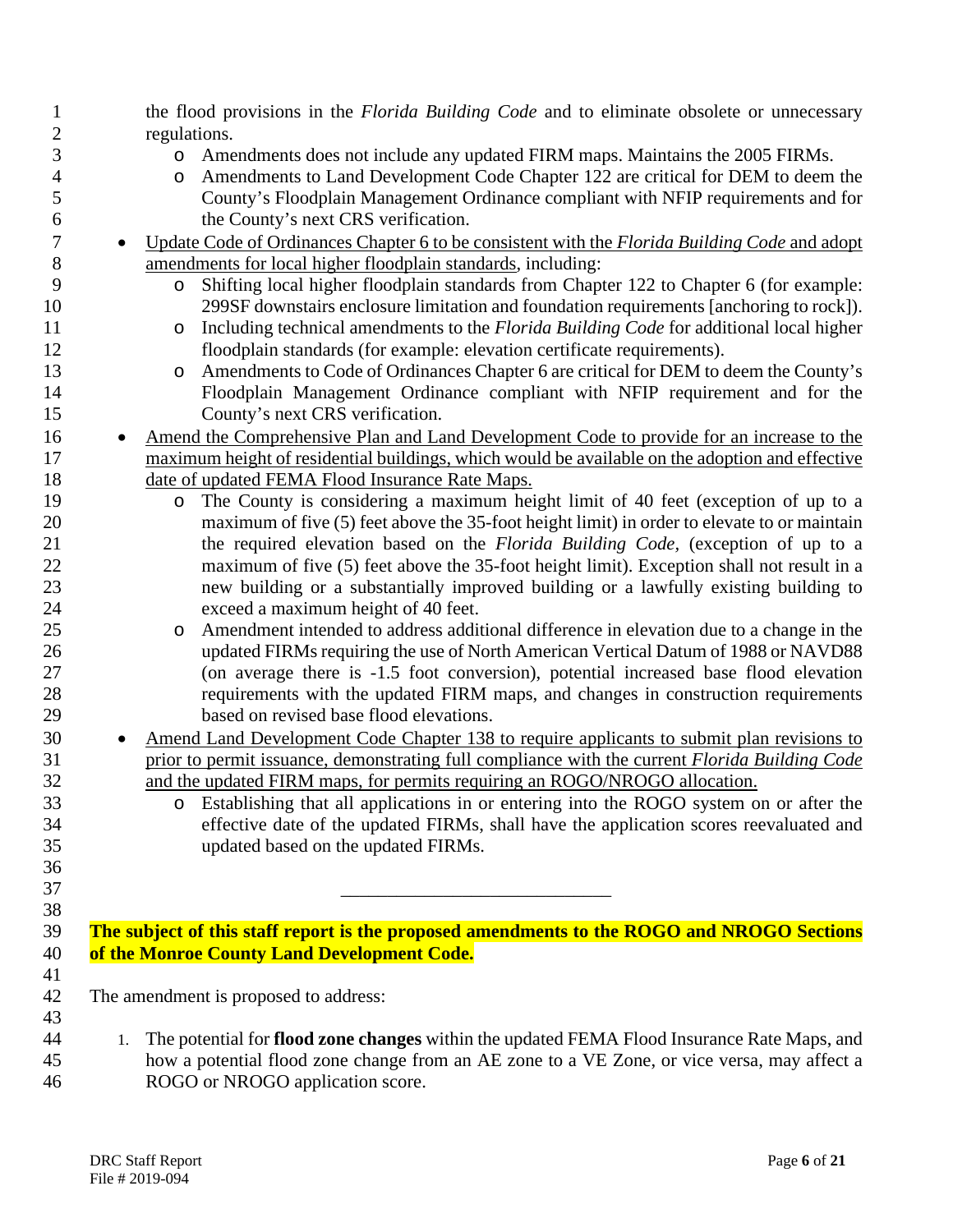| $\mathbf{1}$<br>$\overline{c}$<br>3<br>4 | The potential for FEMA Flood Insurance Rate Maps updates and the Florida Building Code<br>2.<br>updates while an application is completing in the ROGO and NROGO process and ensuring the<br>building permit plans are revised to be in compliance with the current Florida Building Code and<br>the adopted FIRM in effect. |
|------------------------------------------|------------------------------------------------------------------------------------------------------------------------------------------------------------------------------------------------------------------------------------------------------------------------------------------------------------------------------|
| 5                                        |                                                                                                                                                                                                                                                                                                                              |
| $\sqrt{6}$                               |                                                                                                                                                                                                                                                                                                                              |
| $\boldsymbol{7}$                         | <b>Community Meeting and Public Participation</b>                                                                                                                                                                                                                                                                            |
| $8\,$                                    | In accordance with LDC Section 102-159(b)(3), a Community Meeting was held on December 2, 2021,                                                                                                                                                                                                                              |
| 9                                        | at 5:05pm, to provide for public input. There were six (6) attendees and five (5) County staff members.                                                                                                                                                                                                                      |
| 10                                       | In general, the comments provided for the proposed amendment, are summarized below:                                                                                                                                                                                                                                          |
| 11                                       | Question regarding substantial improvements and the scenario/types of improvements that<br>$\bullet$                                                                                                                                                                                                                         |
| 12                                       | required elevation to the new design flood.                                                                                                                                                                                                                                                                                  |
| 13                                       | Concerns regarding requiring 3ft of freeboard and this requiring a substantial number of<br>$\bullet$                                                                                                                                                                                                                        |
| 14                                       | properties to be reviewed for substantial improvement/substantial damage concerns.                                                                                                                                                                                                                                           |
| 15                                       | Question of how the 35% insurance discount, derived from CRS participation, is applied.<br>$\bullet$                                                                                                                                                                                                                         |
| 16                                       | Question regarding the establishment of buoyancy calculation requirements for swimming pools.<br>$\bullet$                                                                                                                                                                                                                   |
| 17                                       | Question regarding the 299ft enclosure limit.<br>$\bullet$                                                                                                                                                                                                                                                                   |
| 18                                       |                                                                                                                                                                                                                                                                                                                              |
| 19                                       | A supplemental Community Meeting was held on January 20, 2022, at 3:00pm, to provide for public                                                                                                                                                                                                                              |
| 20                                       | input. There were six (6) attendees and five (5) County staff members. In general, the comments provided                                                                                                                                                                                                                     |
| 21                                       | for the proposed amendment, are summarized below:                                                                                                                                                                                                                                                                            |
| 22                                       |                                                                                                                                                                                                                                                                                                                              |
| 23                                       |                                                                                                                                                                                                                                                                                                                              |
| 24                                       |                                                                                                                                                                                                                                                                                                                              |
| 25                                       |                                                                                                                                                                                                                                                                                                                              |
| 26                                       | A second supplemental Community Meeting was held on February 3, 2022, at 5:05pm, to provide for                                                                                                                                                                                                                              |
| 27                                       | public input. There were six (6) attendees and five (5) County staff members. In general, the comments                                                                                                                                                                                                                       |
| 28                                       | provided for the proposed amendment, are summarized below:                                                                                                                                                                                                                                                                   |
| 29                                       |                                                                                                                                                                                                                                                                                                                              |
| 30                                       |                                                                                                                                                                                                                                                                                                                              |
| 31                                       |                                                                                                                                                                                                                                                                                                                              |
| 32                                       |                                                                                                                                                                                                                                                                                                                              |
| 33                                       | <b>Development Review Committee and Public Input</b>                                                                                                                                                                                                                                                                         |
| 34                                       | The Development Review Committee considered the proposed amendment at a regular meeting on                                                                                                                                                                                                                                   |
| 35                                       | and received public input. In general, the comments provided for the proposed<br>amendment, are summarized below:                                                                                                                                                                                                            |
| 36                                       |                                                                                                                                                                                                                                                                                                                              |
| 37                                       |                                                                                                                                                                                                                                                                                                                              |
| 38                                       |                                                                                                                                                                                                                                                                                                                              |
| 39                                       |                                                                                                                                                                                                                                                                                                                              |
| 40                                       |                                                                                                                                                                                                                                                                                                                              |
| 41<br>42                                 | <b>Planning Commission and Public Input</b>                                                                                                                                                                                                                                                                                  |
| 43                                       | The Planning Commission considered the proposed amendment at a regular meeting                                                                                                                                                                                                                                               |
| 44                                       | on_______________________, provided for public input and recommended ___________________.                                                                                                                                                                                                                                    |
| 45                                       |                                                                                                                                                                                                                                                                                                                              |
| 46                                       |                                                                                                                                                                                                                                                                                                                              |
| 47                                       |                                                                                                                                                                                                                                                                                                                              |
|                                          |                                                                                                                                                                                                                                                                                                                              |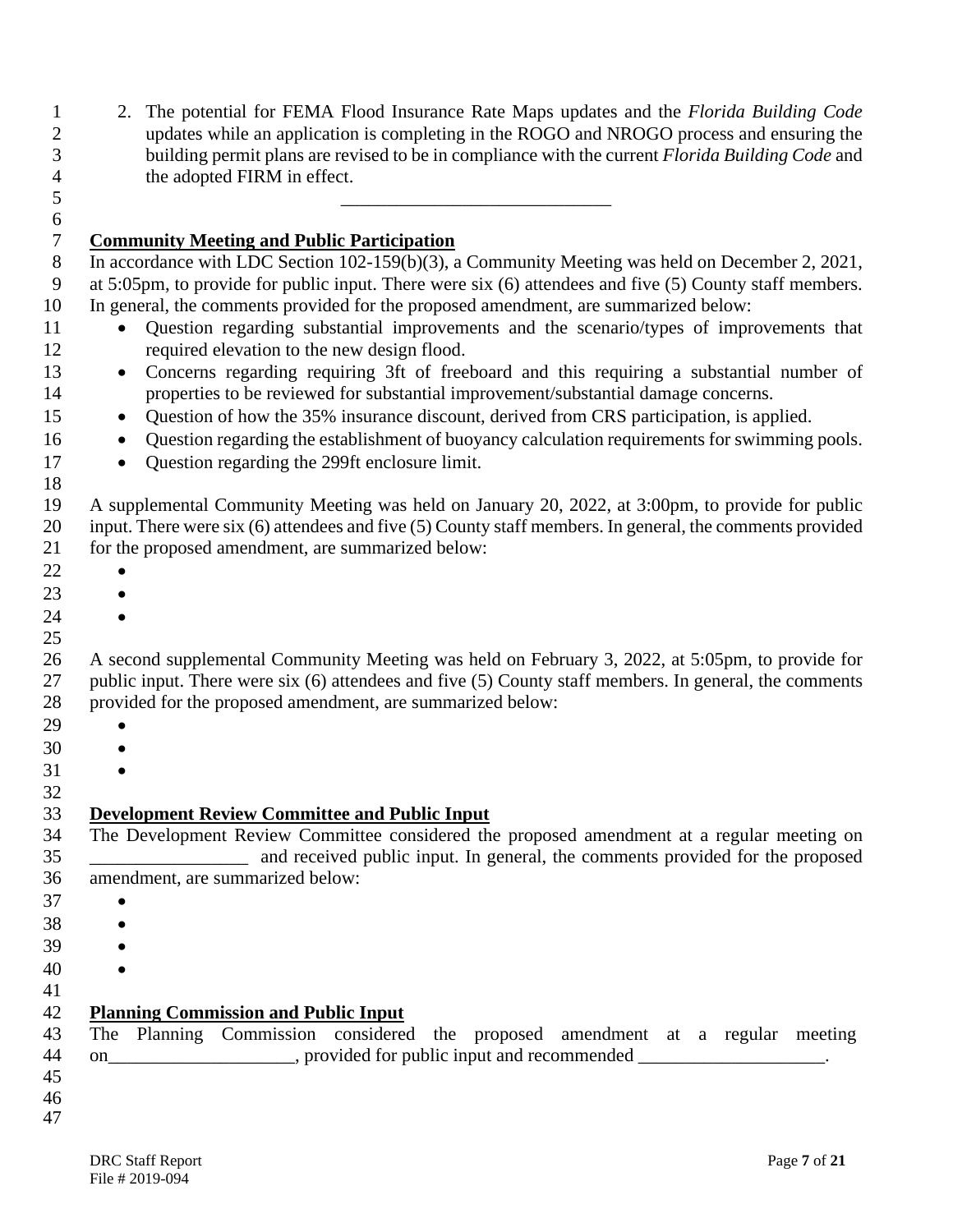#### **III. PROPOSED LAND DEVELOPMENT CODE AMENDMENTS**

3 Proposed Amendments are shown with deletions stricken through and additions are underlined.

**Sec. 138-25. - Application Procedures for Residential ROGO.** 

7 \* \* \* \* \* \* 

 (h) **Expiration of allocation award.** Except as provided for in this article, an allocation award shall expire when its corresponding building permit is not picked up after 60 days of notification by certified mail of the award, or, after issuance of the building permit, upon expiration of the permit or after failure of the applicant to submit required plan revisions by the required date set forth in

13 subsection  $(1)$  or after the failure to conclude the required coordination with FWS under the Permit Referral Process in Section 122-128(d)(5).

### (i) **Revisions of ROGO applications and awards.**

- (1) An applicant may elect to revise a ROGO application to increase the competitive points in the application without prejudice or change in the controlling date if a revision is submitted on a form approved by the Planning Director to the Planning and Environmental Resources Department no later than 30 days following the Planning Commission approval of the previous ROGO rankings. Any such revision shall not involve changes to the approved building permit application. All other applications that are withdrawn and resubmitted that do not increase the 22 competitive points or involve revisions to the approved building permit application shall be<br>23 considered new, requiring payment of appropriate fees and receiving a new controlling date. considered new, requiring payment of appropriate fees and receiving a new controlling date.
- (2) After receipt of an allocation award, and either before or after receipt of a building permit, but prior to receipt of a certificate of occupancy, no revisions shall be made to any aspect of the proposed residential development which formed the basis for the evaluation review, determination of points and allocation rankings, unless such revision would have the effect of increasing the points awarded, without the removal of any lot aggregation or land dedication or removal of an affordable housing deed restriction or density reduction restrictive covenant.

#### (j) **Clarification of application data.**

- (1) At any time during the residential ROGO allocation review and approval process, the applicant may be requested by the Planning Director or the Planning Commission to submit additional information to clarify the relationship of the allocation application, or any elements thereof, to the evaluation criteria. If such a request is made, the Planning Director shall identify the specific evaluation criterion at issue and the specific information needed and shall communicate such request to the applicant.
- (2) Upon receiving a request from the Planning Director for such additional information, the applicant may provide such information, or the applicant may decline to provide such information and allow the allocation application to be evaluated as submitted.
- (k) **Re-review of Criteria and Scores.** All applications in or entering into the ROGO system on or after the effective date of the updated FEMA Flood Insurance Rate Maps, and all other applications competing in the ROGO system that have not received an allocation award on the effective date of the updated FEMA Flood Insurance Rate Maps, shall have the application scores reevaluated and updated based on the updated FEMA Flood Insurance Rate Maps (FIRM). Updated FEMA Flood Insurance Rate Maps are the maps adopted subsequent to FEMA Flood Insurance study and the accompanying Flood Insurance Rate Maps, dated February 18, 2005; and included by reference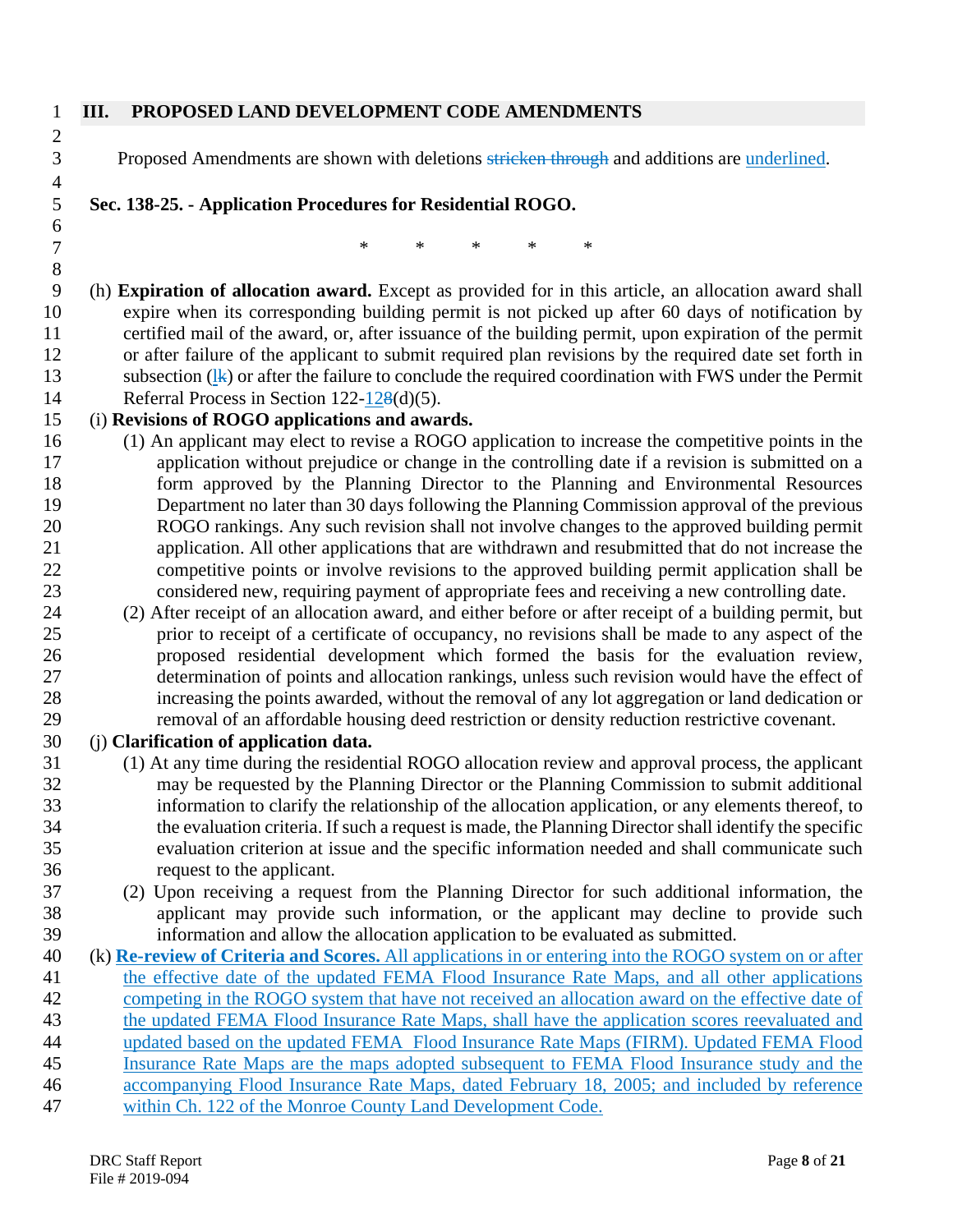(l) **Revisions of building permit applications requiring the ROGO allocation(s).** A building permit application for a proposed dwelling unit requiring a ROGO allocation must be approved prior to submitting a ROGO application. In the event that the Florida Building Code and/or a FEMA Flood Insurance Rate Map (FIRM) is amended between the date that a ROGO application is submitted and the date on which a building permit, requiring the ROGO allocation(s) applied for, is issued (which follows the date on which the required allocation(s) is awarded), if necessary, the applicant shall submit plan revisions to the building permit application demonstrating full compliance with the current *Florida Building Code* and the adopted FIRM in effect. These plan revisions shall be submitted within 180 days of the ROGO allocation award date or the applicant shall forfeit the ROGO allocation award. Following receipt of the plan revisions, the Building Department shall review the revisions as if the application is new (however retaining the same building permit number for administrative purposes), based on the building code and the adopted FIRM, for compliance prior to issuance of the building permit requiring the ROGO allocation(s) by the Building Official. Such mandatory revisions and review are limited to the modifications necessary to demonstrate compliance with the Florida Building Code and the adopted FIRM in effect at the time of building 16 permit issuance. This is not applicable to the Land Development Code. Any mandatory revisions that affect the footprint of a dwelling unit, increases clearing of habitat or increases the height of 18 the structure shall be reviewed for compliance with the Land Development Code in effect at the 19 time of permit issuance.

## **Sec. 138-28. Evaluation Criteria (ROGO).**

- (a) **Residential Evaluation Criteria.** The point values established on the following pages are to be applied cumulatively:
- For all applications entering the Residential Permit Allocation system after July 13, 2016, the following points and criteria shall apply:

27 \* \* \* \* \* \*

- 
- (7) *Special flood hazard areas.* The following points shall be assigned to allocation applications for proposed dwelling unit(s) to provide a disincentive for locating within certain coastal

| 31 | high flood hazard areas:                                                                                                                                                                                                                                                                                                                                                                                                                                                                 |                                                                                                        |  |  |
|----|------------------------------------------------------------------------------------------------------------------------------------------------------------------------------------------------------------------------------------------------------------------------------------------------------------------------------------------------------------------------------------------------------------------------------------------------------------------------------------------|--------------------------------------------------------------------------------------------------------|--|--|
|    | Point Assignment:                                                                                                                                                                                                                                                                                                                                                                                                                                                                        | Criteria:                                                                                              |  |  |
|    | -6                                                                                                                                                                                                                                                                                                                                                                                                                                                                                       | Proposes structures requiring an allocation within "V" zones on the FEMA<br>flood insurance rate maps. |  |  |
|    | $-4$                                                                                                                                                                                                                                                                                                                                                                                                                                                                                     | An application for which development is proposed within a CBRS unit.                                   |  |  |
|    | All applications in or entering into the ROGO system on or after the effective date of the updated                                                                                                                                                                                                                                                                                                                                                                                       |                                                                                                        |  |  |
|    | FEMA Flood Insurance Rate Maps, and all other applications competing in the ROGO system that<br>have not received an allocation award on the effective date of the updated FEMA Flood Insurance<br>Rate Maps, shall have the application scores reevaluated and updated based on the updated FEMA<br>Flood Insurance Rate Maps (FIRM). Updated FEMA Flood Insurance Rate Maps are the maps<br>adopted subsequent to FEMA Flood Insurance study and the accompanying Flood Insurance Rate |                                                                                                        |  |  |
|    |                                                                                                                                                                                                                                                                                                                                                                                                                                                                                          |                                                                                                        |  |  |
|    |                                                                                                                                                                                                                                                                                                                                                                                                                                                                                          |                                                                                                        |  |  |
|    |                                                                                                                                                                                                                                                                                                                                                                                                                                                                                          |                                                                                                        |  |  |
|    |                                                                                                                                                                                                                                                                                                                                                                                                                                                                                          | Maps, dated February 18, 2005; and included by reference within Ch. 122 of the Monroe County Land      |  |  |
|    | Development Code.                                                                                                                                                                                                                                                                                                                                                                                                                                                                        |                                                                                                        |  |  |

# 

\* \* \* \* \*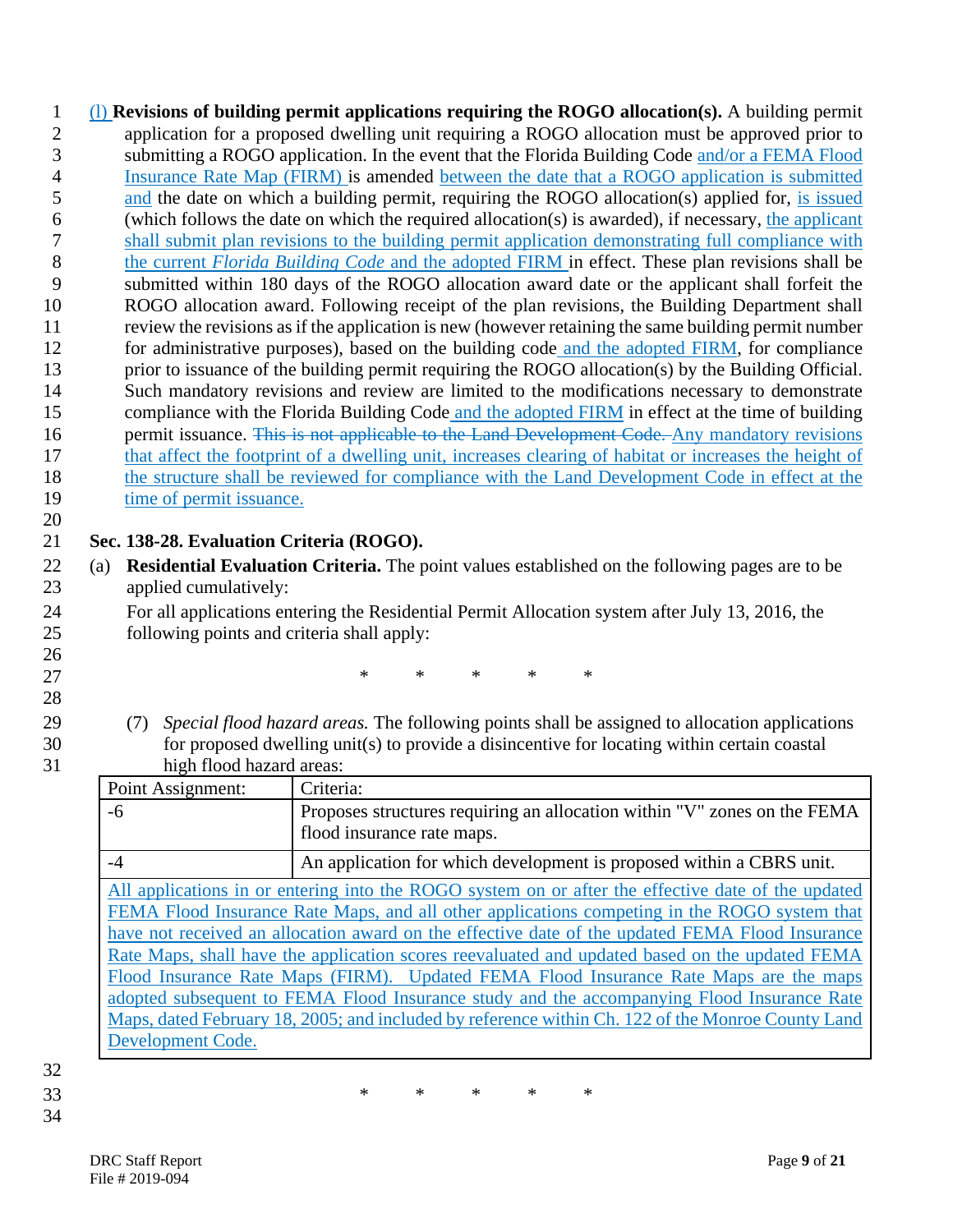#### **Sec. 138-52. - Application Procedures for NROGO.**

- 
- $\frac{2}{3}$

\* \* \* \* \*

- $\frac{4}{5}$  (i) **Expiration of allocation award.** Except as provided for in this article, an allocation award shall 6 expire when its corresponding building permit is not picked up after 60 days of notification by certified mail of the award, or, after issuance of the building permit, upon expiration of the permit certified mail of the award, or, after issuance of the building permit, upon expiration of the permit or after failure of the applicant to submit required plan revisions by the required date set forth in 9 subsection (nm) or after the failure to conclude the required coordination with FWS under the Permit Referral Process in Section 122-128 (d)(5).
- (j) **Withdrawal of NROGO application.** An applicant may elect to withdraw an NROGO application without prejudice at any time up to finalization of the evaluation rankings by the Planning Commission. Revision and resubmission of the withdrawn application must be in accordance with subsection (k) of this section.

#### (k) **Revisions to applications and awards.**

- (1) Upon submission of an NROGO application, an applicant may revise the application if it is withdrawn and resubmitted prior to the allocation date for the allocation period in which the applicant wishes to compete. Resubmitted applications shall be considered new, requiring payment of appropriate fees and receiving a new controlling date.
- (2) After receipt of an allocation award, and either before or after receipt of a building permit being obtained, but prior to receipt of a certificate of occupancy or final inspection, no revisions shall be made to any aspect of the proposed nonresidential development which formed the basis for the evaluation review, determination of points and allocation rankings, unless such revision would have the effect of increasing the points awarded without the removal of any land dedication or removal of an affordable housing deed restriction.
- (3) After the receipt of an allocation award, a building permit and a certificate of occupancy or final inspection, no revision shall be made to any aspect of the completed nonresidential development which formed the basis for the evaluation, review, determination of points and allocation rankings, unless such revisions are accomplished pursuant to a new building permit and unless such revisions would have the net effect of either maintaining or increasing the number of points originally awarded.

#### (l) **Clarification of application data.**

- (1) At any time during the NROGO allocation review and approval process, the applicant may be requested by the Planning Director or the Planning Commission, to submit additional information to clarify the relationship of the allocation application, or any elements thereof, to the evaluation criteria. If such a request is made, the Planning Director shall identify the specific evaluation criterion at issue and the specific information needed and shall communicate such request to the applicant.
- (2) Upon receiving a request from the Planning Director for such additional information, the applicant may provide such information; or the applicant may decline to provide such information and allow the allocation application to be evaluated as submitted.
- (m) **Re-review of Criteria and Scores.** All applications in or entering into the NROGO system on or after the effective date of the updated FEMA Flood Insurance Rate Maps, and all other applications competing in the NROGO system that have not received an allocation award on the effective date of the updated FEMA Flood Insurance Rate Maps, shall have the application scores reevaluated and updated based on the updated FEMA Flood Insurance Rate Maps (FIRM). Updated FEMA Flood Insurance Rate Maps are the maps adopted subsequent to FEMA Flood Insurance study and the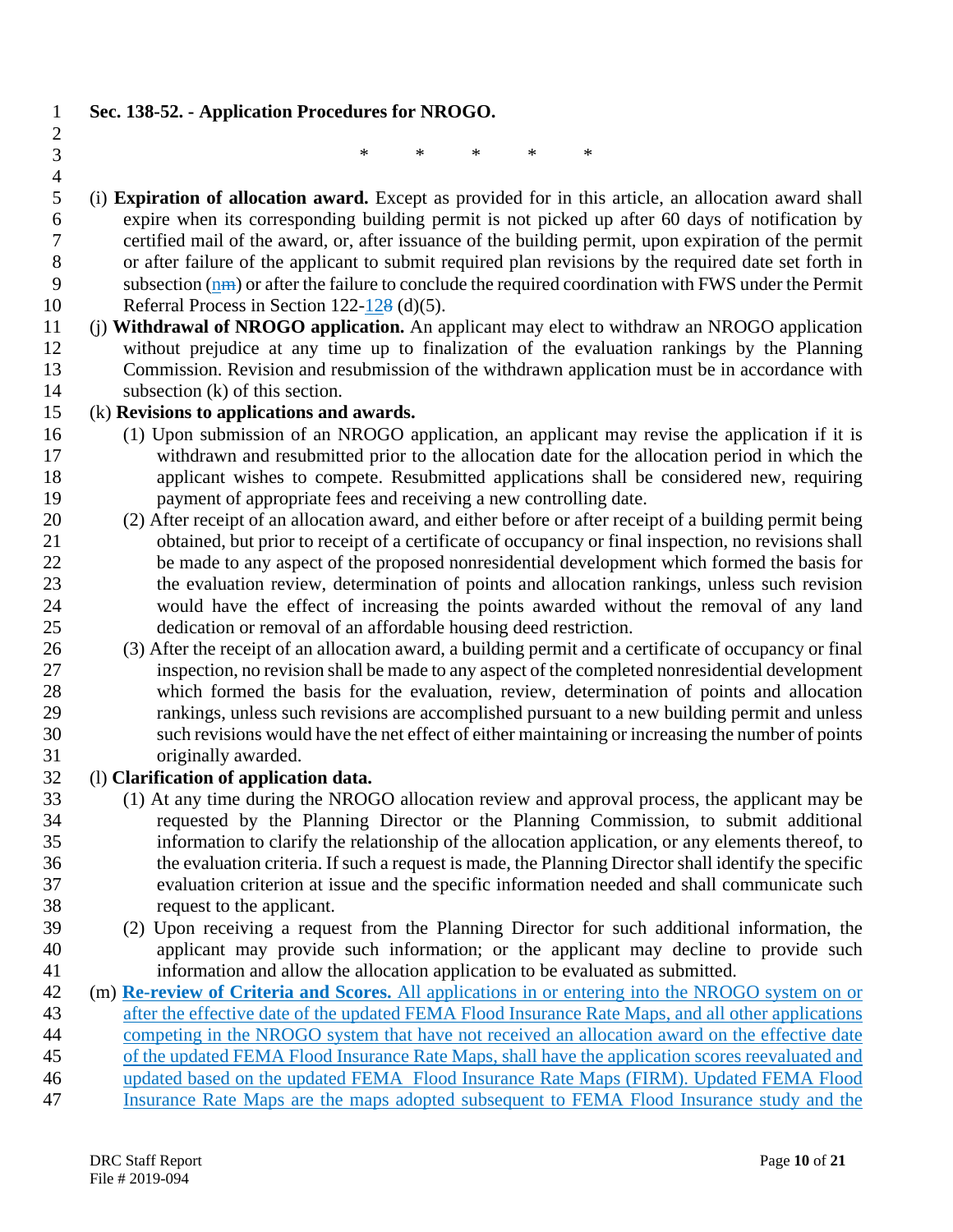- 1 accompanying Flood Insurance Rate Maps, dated February 18, 2005; and included by reference
- 2 within Ch. 122 of the Monroe County Land Development Code.<br>3 (n) **Revisions of building permit applications requiring the NROG** 3 (n) **Revisions of building permit applications requiring the NROGO allocation(s).** A building permit 4 application for proposed nonresidential floor area requiring an NROGO allocation must be approved 5 prior to submitting an NROGO application. In the event that the Florida Building Code and/or a <u>FEMA Flood Insurance Rate Map (FIRM)</u> is amended between the date on which an NROGO<br>application is submitted and the date on which a building permit requiring the NROGO allocation(s) application is submitted and the date on which a building permit requiring the NROGO allocation(s) 8 applied for is issued (which follows the date on which the required allocation(s) is awarded), if 9 necessary, the applicant shall submit plan revisions to the building permit application demonstrating 10 full compliance with the current Florida Building Code and the adopted FIRM in effect. These plan 11 revisions shall be submitted within 180 days of the NROGO allocation award date or the applicant 12 shall forfeit the NROGO allocation award. Following receipt of the plan revisions, the Building 13 Department shall review the revisions as if the application is new (however retaining the same 14 building permit number for administrative purposes), based on the building code and the adopted 15 FIRM, for compliance prior to issuance of the building permit requiring the NROGO allocation(s) 16 by the Building Official. Such mandatory revisions and review are limited to the modifications 17 necessary to demonstrate compliance with the Florida Building Code and the adopted FIRM in 18 effect at the time of building permit issuance. This is not applicable to the Land Development Code. 19 Any mandatory revisions that affect the footprint of the structure, increases clearing of habitat or 20 increases the height of the structure shall be reviewed for compliance with the Land Development 21 Code in effect at the time of permit issuance.
- 22 23

## 24 **Sec. 138-55. Evaluation Criteria (NROGO).**

- 25 (a) **Evaluation point values.** The following point values established are to be applied cumulatively 26 except where otherwise specified. For all applications entering the Nonresidential Permit 27 Allocation system after July 13, 2016, the following points and criteria shall apply:
- 28
- 
- 30
- 29 \* \* \* \* \*
- 31 (4) *Special Flood Hazard Area.* The following points shall be assigned to allocation applications to discourage development within high risk special flood hazard zones:

| <b>Point Assignment:</b>                                                                            | Criteria:                                                                                               |  |  |  |
|-----------------------------------------------------------------------------------------------------|---------------------------------------------------------------------------------------------------------|--|--|--|
| -6                                                                                                  | Proposes a structure requiring an allocation within a "V" zone on the<br>FEMA Flood Insurance Rate Map. |  |  |  |
|                                                                                                     |                                                                                                         |  |  |  |
| -4                                                                                                  | An application for which development is proposed within a CBRS unit.                                    |  |  |  |
| All applications in or entering into the NROGO system on or after the effective date of the updated |                                                                                                         |  |  |  |
| FEMA Flood Insurance Rate Maps, and all other applications competing in the NROGO system that       |                                                                                                         |  |  |  |
| have not received an allocation award on the effective date of the updated FEMA Flood Insurance     |                                                                                                         |  |  |  |
| Rate Maps, shall have the application scores reevaluated and updated based on the updated FEMA      |                                                                                                         |  |  |  |
| Flood Insurance Rate Maps (FIRM). Updated FEMA Flood Insurance Rate Maps are the maps               |                                                                                                         |  |  |  |
| adopted subsequent to FEMA Flood Insurance study and the accompanying Flood Insurance Rate          |                                                                                                         |  |  |  |
| Maps, dated February 18, 2005; and included by reference within Ch. 122 of the Monroe County Land   |                                                                                                         |  |  |  |
| Development Code.                                                                                   |                                                                                                         |  |  |  |

## 33

34 \* \* \* \* \*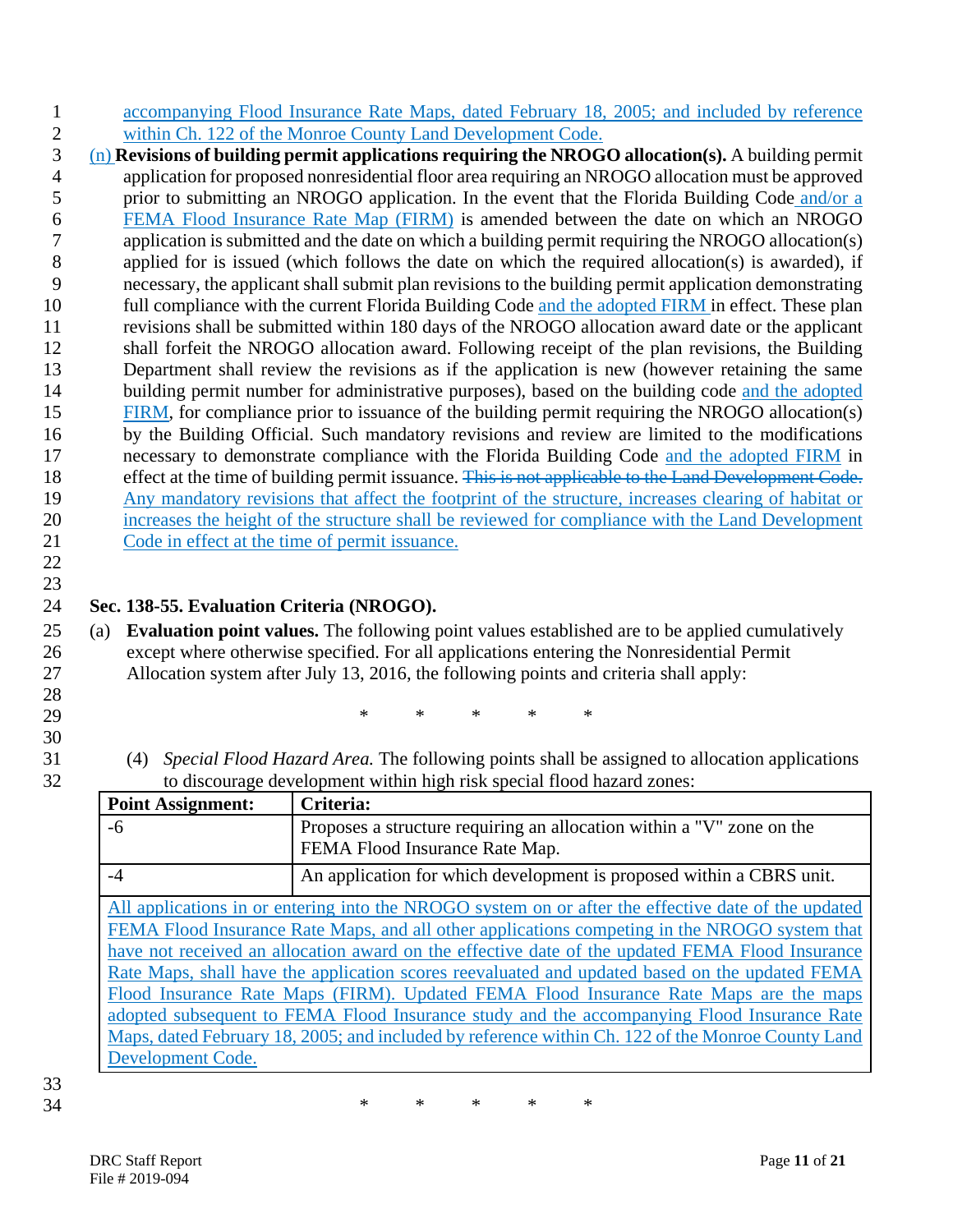|                  | IV. CONSISTENCY WITH THE MONROE COUNTY LAND DEVELOPMENT CODE                                                                                                                                                                                                                                                                                                                                                                                                                                                                                                                                       |
|------------------|----------------------------------------------------------------------------------------------------------------------------------------------------------------------------------------------------------------------------------------------------------------------------------------------------------------------------------------------------------------------------------------------------------------------------------------------------------------------------------------------------------------------------------------------------------------------------------------------------|
| $158(d)(7)(b)$ : | The proposed amendment is consistent with one or more of the required provisions of LDC Section 102-                                                                                                                                                                                                                                                                                                                                                                                                                                                                                               |
|                  | 1. Changed projections (e.g., regarding public service needs) from those on which the text or<br>boundary was based;                                                                                                                                                                                                                                                                                                                                                                                                                                                                               |
|                  | N/A                                                                                                                                                                                                                                                                                                                                                                                                                                                                                                                                                                                                |
|                  | 2. Changed assumptions (e.g., regarding demographic trends);                                                                                                                                                                                                                                                                                                                                                                                                                                                                                                                                       |
|                  | N/A                                                                                                                                                                                                                                                                                                                                                                                                                                                                                                                                                                                                |
|                  | 3. Data errors, including errors in mapping, vegetative types and natural features described in<br>volume 1 of the plan;                                                                                                                                                                                                                                                                                                                                                                                                                                                                           |
|                  | N/A                                                                                                                                                                                                                                                                                                                                                                                                                                                                                                                                                                                                |
|                  | 4. New issues;                                                                                                                                                                                                                                                                                                                                                                                                                                                                                                                                                                                     |
|                  | On December 27, 2019, FEMA issued Preliminary Flood Insurance Rate Maps (FIRMs) and a<br>Flood Insurance Study (FIS) report for Monroe County, Florida. FEMA issued the required<br>notices in the Federal Register and local newspapers for the FIRMs and a Flood Insurance Study<br>(FIS) report for Monroe County, Florida. The 90-day appeal period for Monroe County<br>commenced on March 19, 2021 and ended on June 17, 2021. Monroe County submitted its appeal<br>of the preliminary FEMA Flood Insurance Rate Maps and Flood Insurance Study on June 11,<br>2021. The appeal is ongoing. |
|                  | Once FEMA reviews and processes all appeals, the agency will issue a Letter of Final<br>Determination (LFD) and publish the final FIRMS. The County anticipates the Final FIRMs will<br>most likely become effective sometime in 2022-2024. When FEMA issues a Letter of Final<br>Determination (LFD), which is a letter to the County that the updated FIRM will become<br>effective in 6 months, the County must formally adopt the FIRMs and must adopt a compliant<br>floodplain management ordinance by the map effective date to remain a participant in good<br>standing in the NFIP.       |
|                  | Along with the adoption of the Final FIRMs, the County will need make updates to both the<br>Comprehensive Plan and Land Development Code and Code or Ordinances to provide<br>regulations to implement and conform to the updated FIRMs.                                                                                                                                                                                                                                                                                                                                                          |
|                  | The proposed amendments to the ROGO and NROGO Sections of the Monroe County Land<br>Development Code are proposed to address:<br>1. The potential for flood zone changes within the updated FEMA Flood Insurance Rate<br>Maps, and how a potential flood zone change from an AE Zone to a VE Zone, or vice<br>versa, may affect a ROGO or NROGO application score. For example, a property<br>changing from a VE Zone to an AE Zone, would not be subject to the negative six (-6)                                                                                                                 |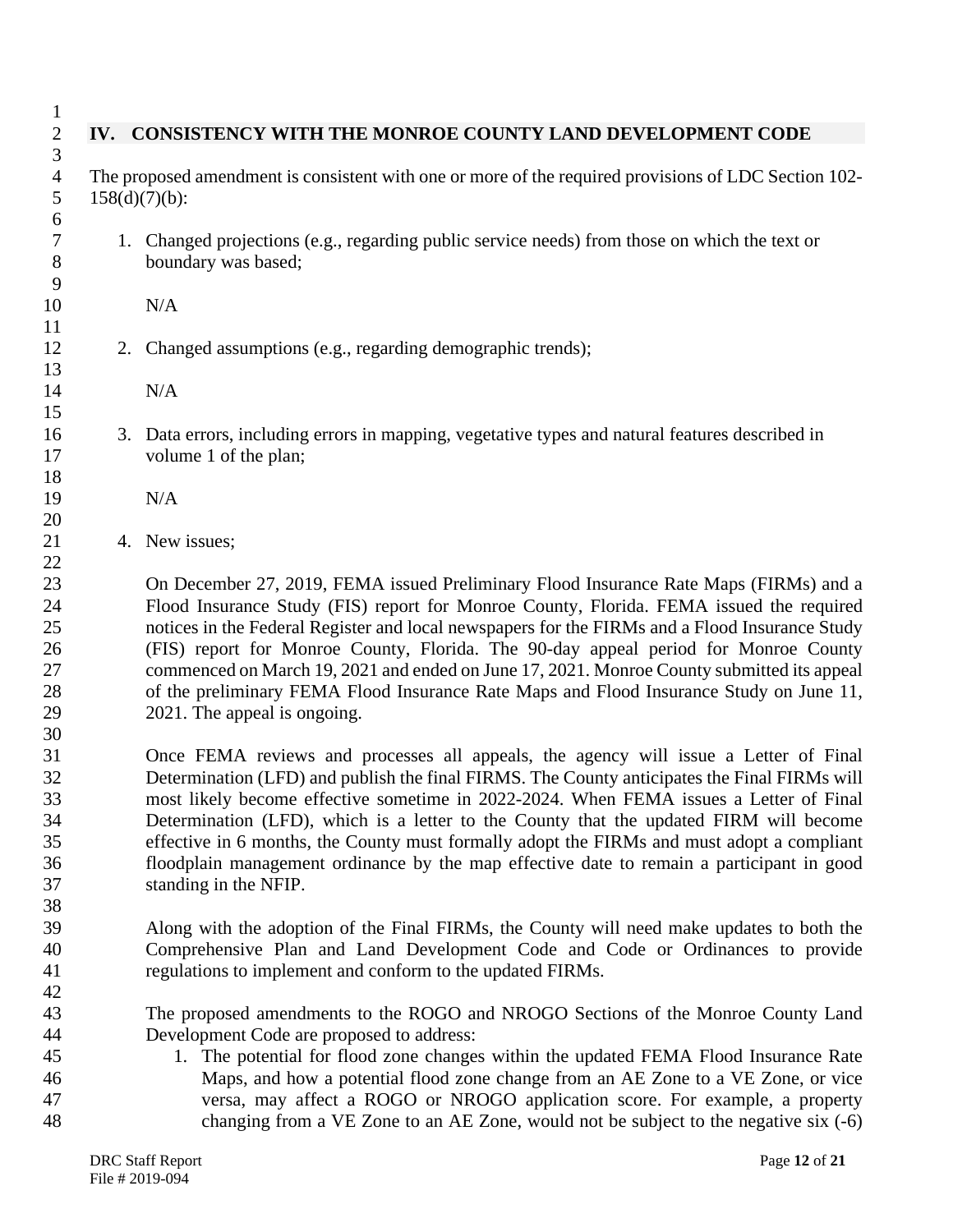| $\mathbf{1}$<br>$\overline{\mathbf{c}}$<br>3<br>$\overline{4}$<br>5<br>6<br>$\tau$ |                                                                                                          | points in the ROGO/NROGO Evaluation Criteria. Further, a property changing from an<br>AE Zone to a VE Zone, would be subject to the negative six (-6) points in the<br>ROGO/NROGO Evaluation Criteria.<br>2. The potential for FEMA Flood Insurance Rate Maps updates and the <i>Florida Building</i><br>Code updates while an application is completing in the ROGO and NROGO process and<br>ensuring the building permit plans are revised to be in compliance with the current<br>Florida Building Code and the adopted FIRM in effect at the time of the permit issuance.                                                                                                                                                                                                                                                                                                                                                                                                                            |
|------------------------------------------------------------------------------------|----------------------------------------------------------------------------------------------------------|----------------------------------------------------------------------------------------------------------------------------------------------------------------------------------------------------------------------------------------------------------------------------------------------------------------------------------------------------------------------------------------------------------------------------------------------------------------------------------------------------------------------------------------------------------------------------------------------------------------------------------------------------------------------------------------------------------------------------------------------------------------------------------------------------------------------------------------------------------------------------------------------------------------------------------------------------------------------------------------------------------|
| 8<br>9                                                                             |                                                                                                          | 5. Recognition of a need for additional detail or comprehensiveness; or                                                                                                                                                                                                                                                                                                                                                                                                                                                                                                                                                                                                                                                                                                                                                                                                                                                                                                                                  |
| 10                                                                                 |                                                                                                          |                                                                                                                                                                                                                                                                                                                                                                                                                                                                                                                                                                                                                                                                                                                                                                                                                                                                                                                                                                                                          |
| 11                                                                                 |                                                                                                          | N/A                                                                                                                                                                                                                                                                                                                                                                                                                                                                                                                                                                                                                                                                                                                                                                                                                                                                                                                                                                                                      |
| 12                                                                                 |                                                                                                          |                                                                                                                                                                                                                                                                                                                                                                                                                                                                                                                                                                                                                                                                                                                                                                                                                                                                                                                                                                                                          |
| 13                                                                                 |                                                                                                          | 6. Data updates;                                                                                                                                                                                                                                                                                                                                                                                                                                                                                                                                                                                                                                                                                                                                                                                                                                                                                                                                                                                         |
| 14<br>15                                                                           |                                                                                                          | N/A                                                                                                                                                                                                                                                                                                                                                                                                                                                                                                                                                                                                                                                                                                                                                                                                                                                                                                                                                                                                      |
| 16                                                                                 |                                                                                                          |                                                                                                                                                                                                                                                                                                                                                                                                                                                                                                                                                                                                                                                                                                                                                                                                                                                                                                                                                                                                          |
| 17                                                                                 |                                                                                                          | In no event shall an amendment be approved which will result in an adverse community change                                                                                                                                                                                                                                                                                                                                                                                                                                                                                                                                                                                                                                                                                                                                                                                                                                                                                                              |
| 18                                                                                 |                                                                                                          | to the planning area in which the proposed development is located or to any area in accordance                                                                                                                                                                                                                                                                                                                                                                                                                                                                                                                                                                                                                                                                                                                                                                                                                                                                                                           |
| 19                                                                                 |                                                                                                          | with a livable communikeys master plan pursuant to findings of the board of county                                                                                                                                                                                                                                                                                                                                                                                                                                                                                                                                                                                                                                                                                                                                                                                                                                                                                                                       |
| 20<br>21                                                                           |                                                                                                          | commissioners.                                                                                                                                                                                                                                                                                                                                                                                                                                                                                                                                                                                                                                                                                                                                                                                                                                                                                                                                                                                           |
| 22<br>23                                                                           |                                                                                                          | The proposed text amendment is not anticipated to have an adverse community change.                                                                                                                                                                                                                                                                                                                                                                                                                                                                                                                                                                                                                                                                                                                                                                                                                                                                                                                      |
| 24<br>25                                                                           | V.                                                                                                       | CONSISTENCY WITH THE MONROE COUNTY COMPREHENSIVE PLAN, THE<br>PRINCIPLES FOR GUIDING DEVELOPMENT, AND FLORIDA STATUTES.                                                                                                                                                                                                                                                                                                                                                                                                                                                                                                                                                                                                                                                                                                                                                                                                                                                                                  |
| 26<br>27<br>28<br>29                                                               |                                                                                                          | A. The proposed amendment is consistent with the Goals, Objectives and Policies of the Monroe<br>County 2030 Comprehensive Plan. Specifically, it furthers:                                                                                                                                                                                                                                                                                                                                                                                                                                                                                                                                                                                                                                                                                                                                                                                                                                              |
| 30<br>31                                                                           |                                                                                                          | GOAL 101: Monroe County shall manage future growth to enhance the quality of life, ensure the safety of<br>County residents and visitors, and protect valuable natural resources.                                                                                                                                                                                                                                                                                                                                                                                                                                                                                                                                                                                                                                                                                                                                                                                                                        |
| 32<br>33<br>34<br>35<br>36<br>37<br>38<br>39<br>40<br>41<br>42                     |                                                                                                          | Policy 101.5.30: In order to preserve the existing community character and natural environment, Monroe<br>County shall limit the height of structures including landfills to 35 feet. Height is defined as the vertical<br>distance between grade and the highest part of any structure, including mechanical equipment, but excluding<br>spires and/or steeples on structures used for institutional and/or public uses only; chimneys; radio and/or<br>television antennas; flagpoles; solar apparatus; utility poles and/or transmission towers; and certain antenna<br>supporting structures with attached antennas and/or collocations. However, in no event shall any of the<br>exclusions enumerated above be construed to permit any habitable or usable space to exceed the applicable<br>height limitations, except as specifically permitted in Policies 101.5.31, 101.5.32 and 101.5.33. In the case of<br>airport districts, there shall be no exceptions to the 35-foot height limitation. |
| 43<br>44<br>45<br>46                                                               | protect property from flooding and minimize damages; minimize public and private losses due to flooding; | Policy 101.5.32: Within 1 year of the effective date of this policy, Monroe County shall adopt Land<br>Development Regulations which provide a Flood Protection Height Exception to Policy 101.5.30 to promote<br>public health, safety and general welfare; allow adaptation to coastal flooding, storm surge and other hazards;                                                                                                                                                                                                                                                                                                                                                                                                                                                                                                                                                                                                                                                                        |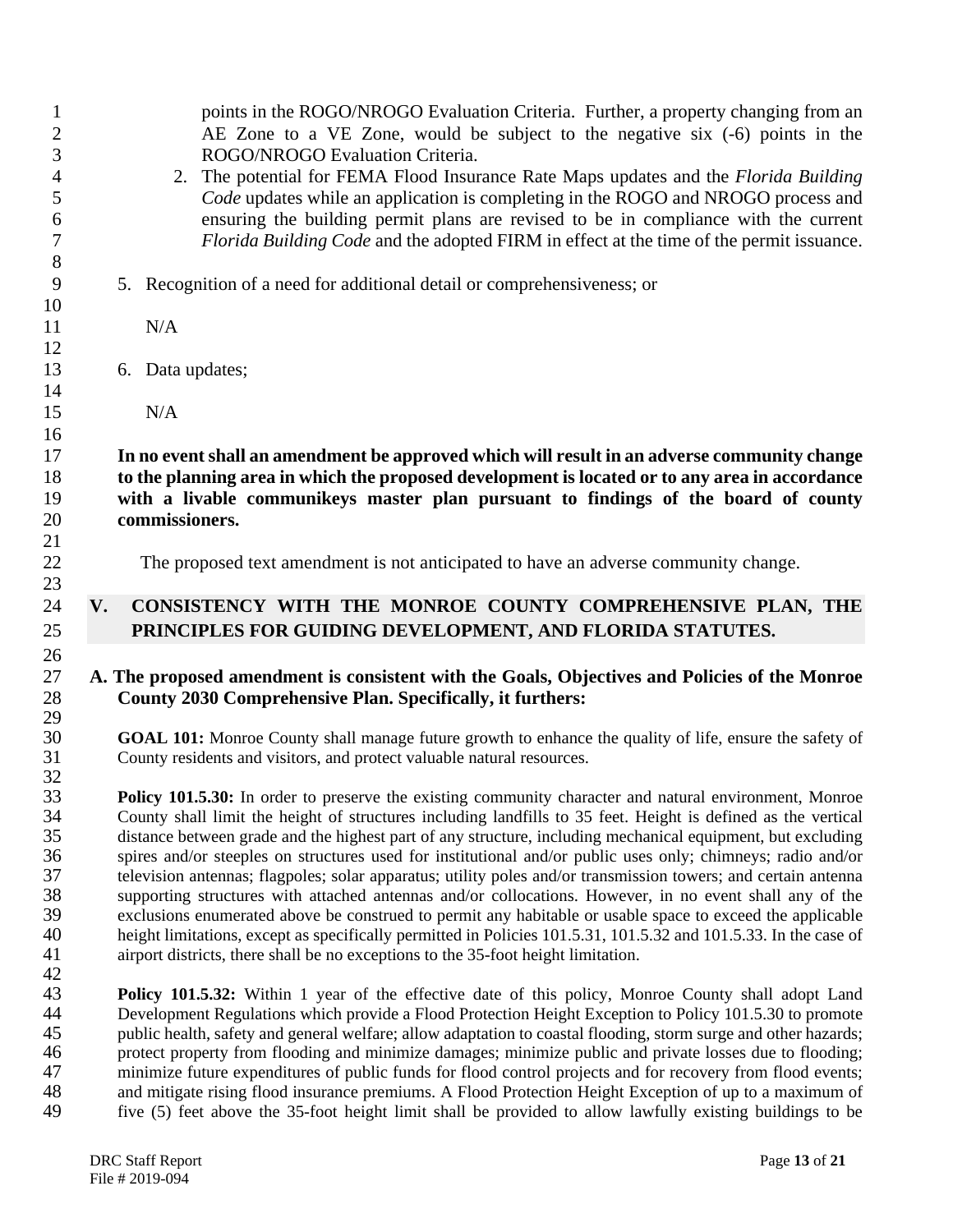1 voluntarily elevated up to three (3) feet above FEMA base flood elevation; and a flood protection height exception of a maximum of three (3) feet above the 35-foot height limit shall be provided to allow new (new exception of a maximum of three (3) feet above the 35-foot height limit shall be provided to allow new (new 3 construction or substantially improved) buildings to voluntarily elevate up to three (3) feet above FEMA base 4 flood elevation. These exceptions are in order to promote flood protection, minimize flood damage, reduce<br>5 flood insurance premiums and minimize future expenditures of public funds for recovery from flood events. 5 flood insurance premiums and minimize future expenditures of public funds for recovery from flood events.<br>6 In no case shall a Flood Protection Height Exception result in a new building exceeding a maximum height 6 In no case shall a Flood Protection Height Exception result in a new building exceeding a maximum height 7 of 38 feet or a lawfully existing building exceeding a maximum height of 40 feet.

8 **Policy 101.5.33:** Within 1 year of the effective date of this policy, Monroe County shall adopt Land<br>10 Development Regulations which provide a Flood Protection Height Exception for lawfully established 10 Development Regulations which provide a Flood Protection Height Exception for lawfully established existing buildings which exceed the 35-foot height limit, to promote public health, safety and general welfare; 11 existing buildings which exceed the 35-foot height limit, to promote public health, safety and general welfare;<br>12 allow adaptation to coastal flooding, storm surge and other hazards; protect property from flooding and 12 allow adaptation to coastal flooding, storm surge and other hazards; protect property from flooding and<br>13 minimize damages: minimize public and private losses due to flooding: minimize future expenditures of minimize damages; minimize public and private losses due to flooding; minimize future expenditures of 14 public funds for flood control projects and for recovery from flood events; and mitigate rising flood insurance<br>15 premiums. A lawfully established existing building may be repaired, improved, redeveloped and/or elevate premiums. A lawfully established existing building may be repaired, improved, redeveloped and/or elevated 16 to meet required FEMA base flood elevation (BFE) provided the building does not exceed a total maximum 17 building height of 40 feet, and the building is limited to the existing lawfully established intensity, floor area,<br>18 building envelope (floor to floor height), density and type of use. For lawfully established existin building envelope (floor to floor height), density and type of use. For lawfully established existing buildings 19 that are proposed to exceed a total height of 40 feet, a public hearing before the Planning Commission and the<br>20 Board of County Commissioners shall be required to review and specify the maximum approved height prior 20 Board of County Commissioners shall be required to review and specify the maximum approved height prior<br>21 to issuance of any county permit or development approval. The Planning Commission shall provide a 21 to issuance of any county permit or development approval. The Planning Commission shall provide a<br>22 recommendation to the BOCC on the maximum height of a building. The BOCC shall adopt a resolution 22 recommendation to the BOCC on the maximum height of a building. The BOCC shall adopt a resolution specifying the maximum approved height. specifying the maximum approved height.  $\frac{24}{25}$ 

**Policy 101.9.5:** Existing manufactured homes which are damaged or destroyed so as to require substantial 26 improvement shall be required to meet the most recent HUD standards, and the floodplain management 27 standards set forth by FEMA.

29 **Objective 101.10:** Monroe County shall provide for drainage and stormwater management so as to protect real and personal property and to protect and improve water quality. real and personal property and to protect and improve water quality.

 $\frac{31}{32}$ **Policy 101.12.3:** Monroe County shall coordinate the siting of new public facilities with the appropriate local, 33 state and federal agencies to resolve potential regulatory conflicts and ensure compliance with all applicable 34 state and federal regulations.

 $\frac{35}{36}$ **Objective 101.14:** Monroe County shall maintain land development regulations which direct future growth 37 away from areas within the Coastal High Hazard Area (CHHA).

38<br>39 **GOAL 102:** Monroe County shall direct future growth to lands which are most suitable for development and shall encourage conservation and protection of environmentally sensitive lands (wetlands, beach berm and 40 shall encourage conservation and protection of environmentally sensitive lands (wetlands, beach berm and tropical hardwood hammock). tropical hardwood hammock).

 $\frac{42}{43}$ **Policy 102.1.1:** The County shall protect submerged lands and wetlands. The open space requirement shall be one hundred (100) percent of the following types of wetlands: 44 be one hundred (100) percent of the following types of wetlands:<br>45 1. submerged lands

- 1. submerged lands
- 46 2. mangroves
- 47 3. salt ponds

- 48 4. fresh water wetlands
- 49 5. fresh water ponds<br>50 6. undisturbed salt m
- 50 6. undisturbed salt marsh and buttonwood wetlands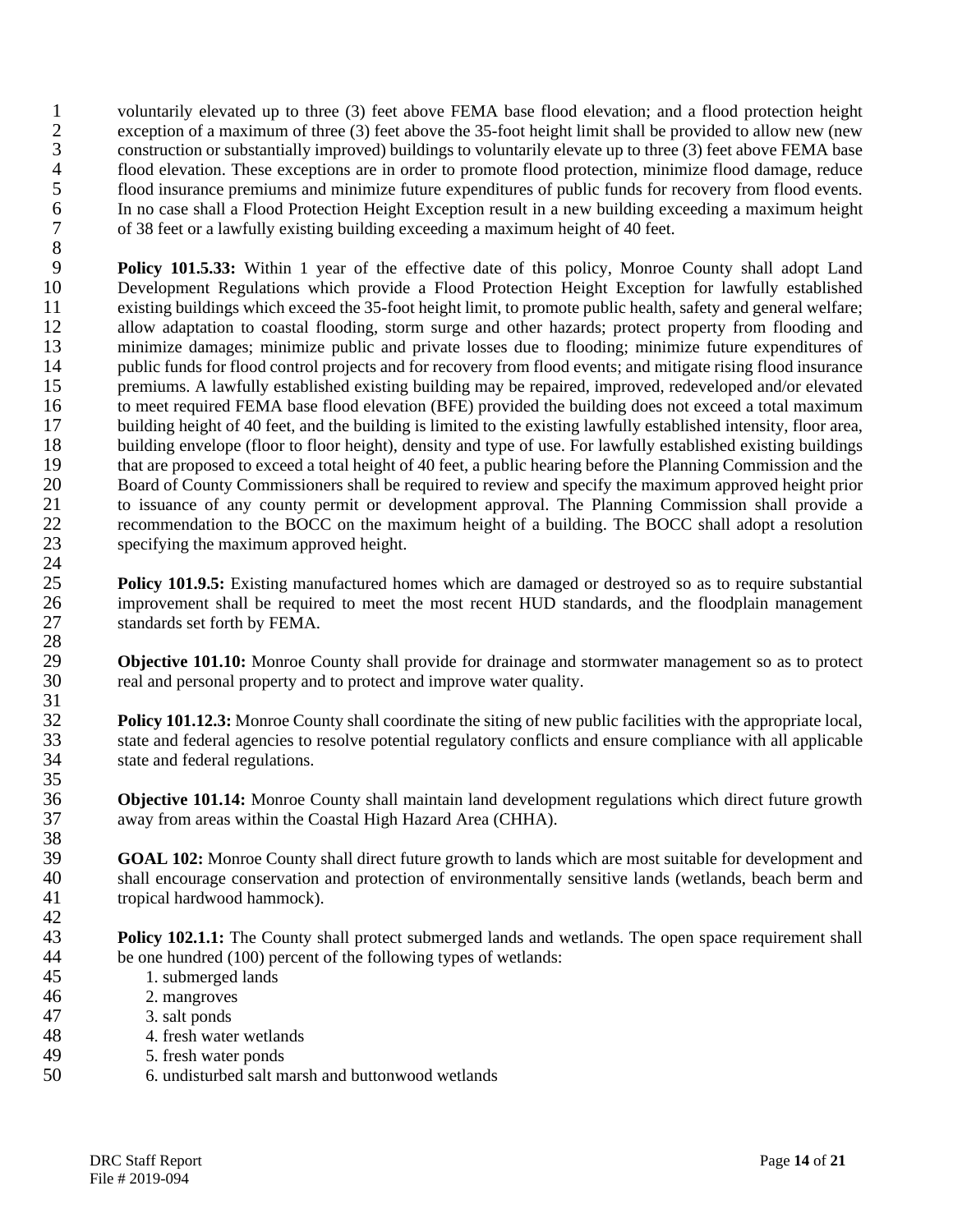- 1 Allocated density (dwelling units per acre) shall be assigned to freshwater wetlands and undisturbed salt marsh<br>2 and buttonwood wetlands only for use as transferable development rights (TDRs) away from these habitats. and buttonwood wetlands only for use as transferable development rights (TDRs) away from these habitats. 3 Submerged lands, salt ponds, freshwater ponds, and mangroves shall not be assigned any density or intensity.
- **5 Objective 102.3:** Monroe County shall maintain land development regulations which will direct new development to areas having appropriate topography and soil conditions and to where site disturbance and 6 development to areas having appropriate topography and soil conditions and to where site disturbance and<br>
7 man's activities will have fewer adverse effects on natural vegetation, terrestrial wildlife, natural landforms 7 man's activities will have fewer adverse effects on natural vegetation, terrestrial wildlife, natural landforms and marine resources. and marine resources.
- $\frac{9}{10}$ 10 **Objective 102.7:** Monroe County shall take actions to discourage new private development in areas designated as units of the Coastal Barrier Resources System (CBRS). designated as units of the Coastal Barrier Resources System (CBRS).

 $\frac{12}{13}$ **Objective 105.1:** Monroe County shall continue to implement smart growth initiatives in conjunction with its Livable CommuniKevs and Land Acquisition Programs which promote innovative and flexible development 14 Livable CommuniKeys and Land Acquisition Programs which promote innovative and flexible development<br>15 crossses to preserve the natural environment, maintain and enhance the community character and quality of processes to preserve the natural environment, maintain and enhance the community character and quality of 16 life, redevelop blighted commercial and residential areas, remove barriers to design concepts, reduce sprawl, 17 and direct future growth to appropriate infill areas.  $\frac{18}{19}$ 

19 **GOAL 202:** The environmental quality of Monroe County's estuaries, nearshore waters (canals, harbors, bays, lakes and tidal streams.) and associated marine resources shall be maintained and. where possible, improved 20 lakes and tidal streams,) and associated marine resources shall be maintained and, where possible, improved or restored. or restored.

Policy 202.4.1: Monroe County shall support state and federal policies and regulations concerning the 24 permitting of dredge and fill activity, except in those instances where more stringent regulations adopted by<br>25 Monroe County shall be maintained. Monroe County shall be maintained.

27 **GOAL 203:** The health and integrity of living marine resources and marine habitat, including mangroves, seagrasses, coral reefs, other hard bottom communities and fisheries, shall be protected and, where possible. 28 seagrasses, coral reefs, other hard bottom communities and fisheries, shall be protected and, where possible, restored and enhanced. restored and enhanced.

**31 Objective 203.1:** Monroe County shall protect its mangrove wetlands by continuing to implement regulations which will further reduce disturbances to mangroves and which will mitigate the direct and indirect impacts 32 which will further reduce disturbances to mangroves and which will mitigate the direct and indirect impacts of development upon mangroves. of development upon mangroves.

**GOAL 204:** The health and integrity of Monroe County's marine and freshwater wetlands shall be protected and where possible, restored and enhanced. and, where possible, restored and enhanced.

**Policy 204.2.2:** To protect submerged lands and wetlands, the open space requirement shall be 100 percent of the following types of wetlands: the following types of wetlands:

- 
- 40 1. submerged lands;<br>41 2. mangroves; 41 2. mangroves;<br>42 3. salt ponds;

 $\frac{4}{5}$ 

 $rac{22}{23}$ 

 $\frac{26}{27}$ 

30

34<br>35

 $\frac{37}{38}$ 

- 42 3. salt ponds;<br>43 4. fresh water
- 43 4. fresh water wetlands;<br>44 5. fresh water ponds: and
- 44 5. fresh water ponds; and<br>45 6. undisturbed salt marsh
	- 45 6. undisturbed salt marsh and buttonwood wetlands.

46 Allocated density (dwelling units per acre) shall be assigned to freshwater wetlands and undisturbed salt marsh 47 and buttonwood wetland only for use as transferable development rights away from these habitats. Submerged 48 lands, salt ponds, freshwater ponds and mangroves shall not be assigned any density or intensity. Within one 49 (1) year after the adoption of the 2030 Comprehensive Plan, the County shall revise the LDC to include a prohibition of development in salt ponds. prohibition of development in salt ponds. 51

**DRC Staff Report** Page 15 of 21 File # 2019-094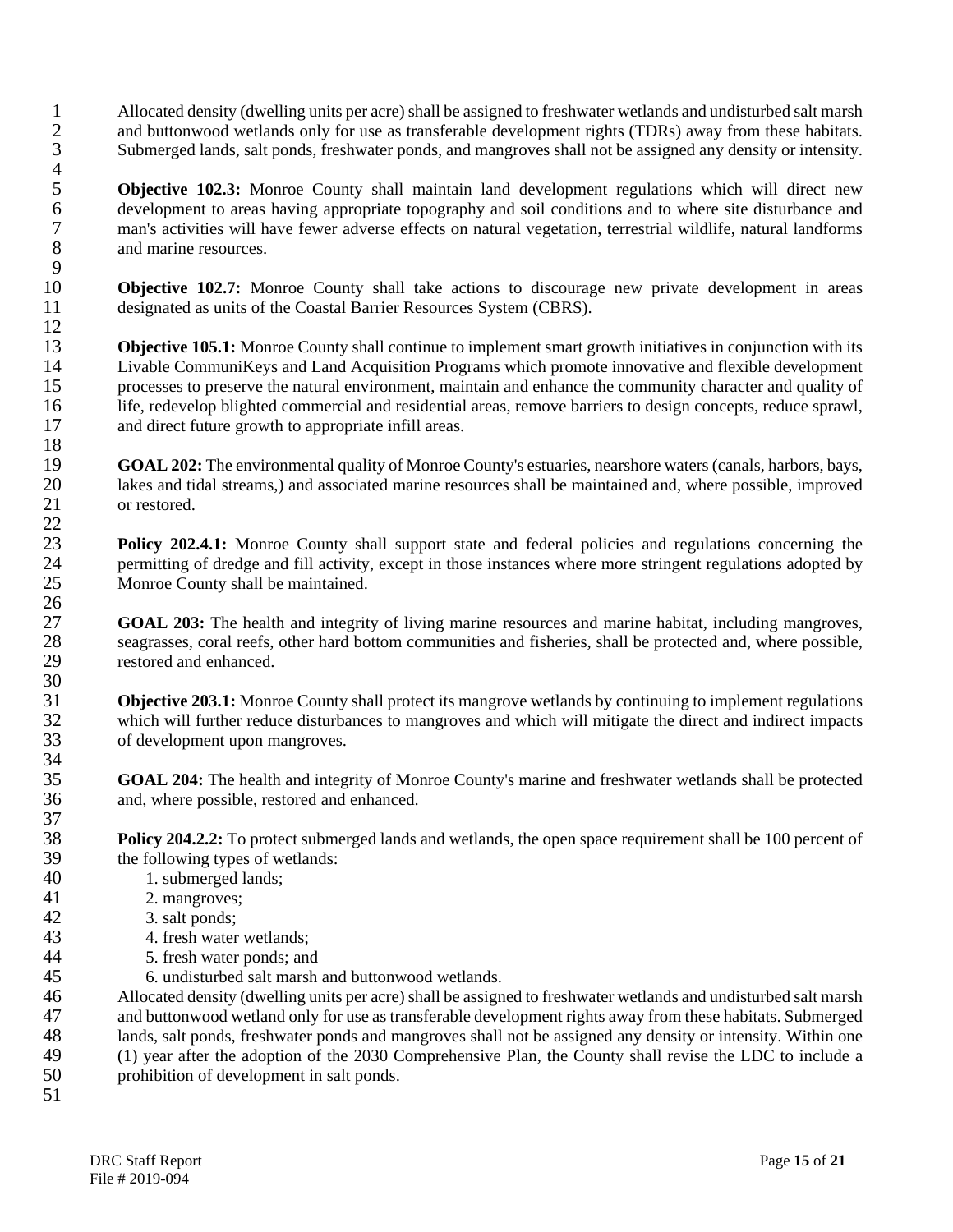1 **GOAL 205:** The health and integrity of Monroe County's native upland vegetation shall be protected and, where possible, enhanced. where possible, enhanced.

4 **GOAL 206:** Monroe County shall protect and conserve existing wildlife and wildlife habitats.

 $\frac{5}{6}$ **6 Policy 206.1.4:** Monroe County shall implement a "Permit Referral Process" for review of all development that occurs within areas designated as "Species Focus Areas (SFAs)" or "Species Buffer Areas (SBAs)". The 7 that occurs within areas designated as "Species Focus Areas (SFAs)" or "Species Buffer Areas (SBAs)". The SFAs or SBAs are areas identified by the U.S. Fish and Wildlife Service (USFWS) which contain potentially 8 SFAs or SBAs are areas identified by the U.S. Fish and Wildlife Service (USFWS) which contain potentially<br>9 suitable habitat for nine federally protected species including: Eastern Indigo Snake. Key Deer, Key Largo 9 suitable habitat for nine federally protected species including: Eastern Indigo Snake, Key Deer, Key Largo 10 Cotton Mouse, Key Largo Woodrat, Key Tree-Cactus, Lower Keys Marsh Rabbit, Schaus Swallowtail<br>11 Butterfly, Silver Rice Rat, and Stock Island Tree Snail. Butterfly, Silver Rice Rat, and Stock Island Tree Snail.

 $\frac{12}{13}$ 13 Monroe County shall work cooperatively with USFWS and the Federal Emergency Management Agency<br>14 (FEMA) to review permit applications for compliance with the Federal Endangered Species Act through the 14 (FEMA) to review permit applications for compliance with the Federal Endangered Species Act through the<br>15 "Permit Referral Process" within the floodplain regulations. The purpose of the "Permit Referral Process" is "Permit Referral Process" within the floodplain regulations. The purpose of the "Permit Referral Process" is 16 to implement regulations that will assure, consistent with the 10th Amendment to the U.S. Constitution, state 17 and county regulations, proper record retention, coordination, and notification of FEMA and USFWS regarding permit applications filed with or issued by Monroe County. 18 regarding permit applications filed with or issued by Monroe County.

 $\frac{19}{20}$ 20 **Policy 206.1.5:** Monroe County shall work cooperatively with USFWS in requiring any development permit application within Critical Habitat or designated potentially suitable habitat for federally listed threatened and 21 application within Critical Habitat or designated potentially suitable habitat for federally listed threatened and<br>22 endangered species that are not included in the USFWS April 30, 2010 Biological Opinion, and/or are n 22 endangered species that are not included in the USFWS April 30, 2010 Biological Opinion, and/or are not included in the species addressed under the "Permit Referral Process" in Policy 206.1.4 above, to consult included in the species addressed under the "Permit Referral Process" in Policy 206.1.4 above, to consult 24 directly with USFWS and provide authorization from USFWS to Monroe County before commencement of development. development.

 $\frac{26}{27}$ 27 **Objective 206.2:** Monroe County shall provide guidance to private landowners to reduce disturbances to wildlife species designated by the FWS as threatened or endangered. wildlife species designated by the FWS as threatened or endangered. 29<br>30

30 **GOAL 208:** Monroe County shall discourage private land uses on its mainland, offshore islands and 31 undeveloped coastal barriers, and shall protect existing conservation lands from adverse impacts associated with private land uses on adioining lands. with private land uses on adjoining lands.

34 **GOAL 210:** The health and integrity of Monroe County's beach/berm resources shall be protected and, when possible, restored and enhanced. possible, restored and enhanced.

37 **Objective 212.5:** Monroe County shall maintain land development regulations pertaining to shoreline stabilization.

39 40 **GOAL 216:** Monroe County shall maintain a program of hazard mitigation and post-disaster redevelopment to increase public safety and reduce damages and public expenditures. to increase public safety and reduce damages and public expenditures.

 $\frac{42}{43}$ **Objective 216.1:** Monroe County shall maintain a program of hazard mitigation in the Coastal High Hazard Area (CHHA) which reduces floodplain alteration and damage or loss due to natural disasters. Area (CHHA) which reduces floodplain alteration and damage or loss due to natural disasters. 45

46 **Policy 216.1.4:** Monroe County shall continue its policy of reviewing the current Building Code and, as 47 appropriate, adopting structural standards and site alteration restrictions that meet or exceed the minimum 48 FEMA requirements. The Building Code shall be reviewed and revised at least every five years. The recommendations of the applicable interagency hazard mitigation report shall be considered in revisions to 49 recommendations of the applicable interagency hazard mitigation report shall be considered in revisions to the Code. the Code. 51

3

33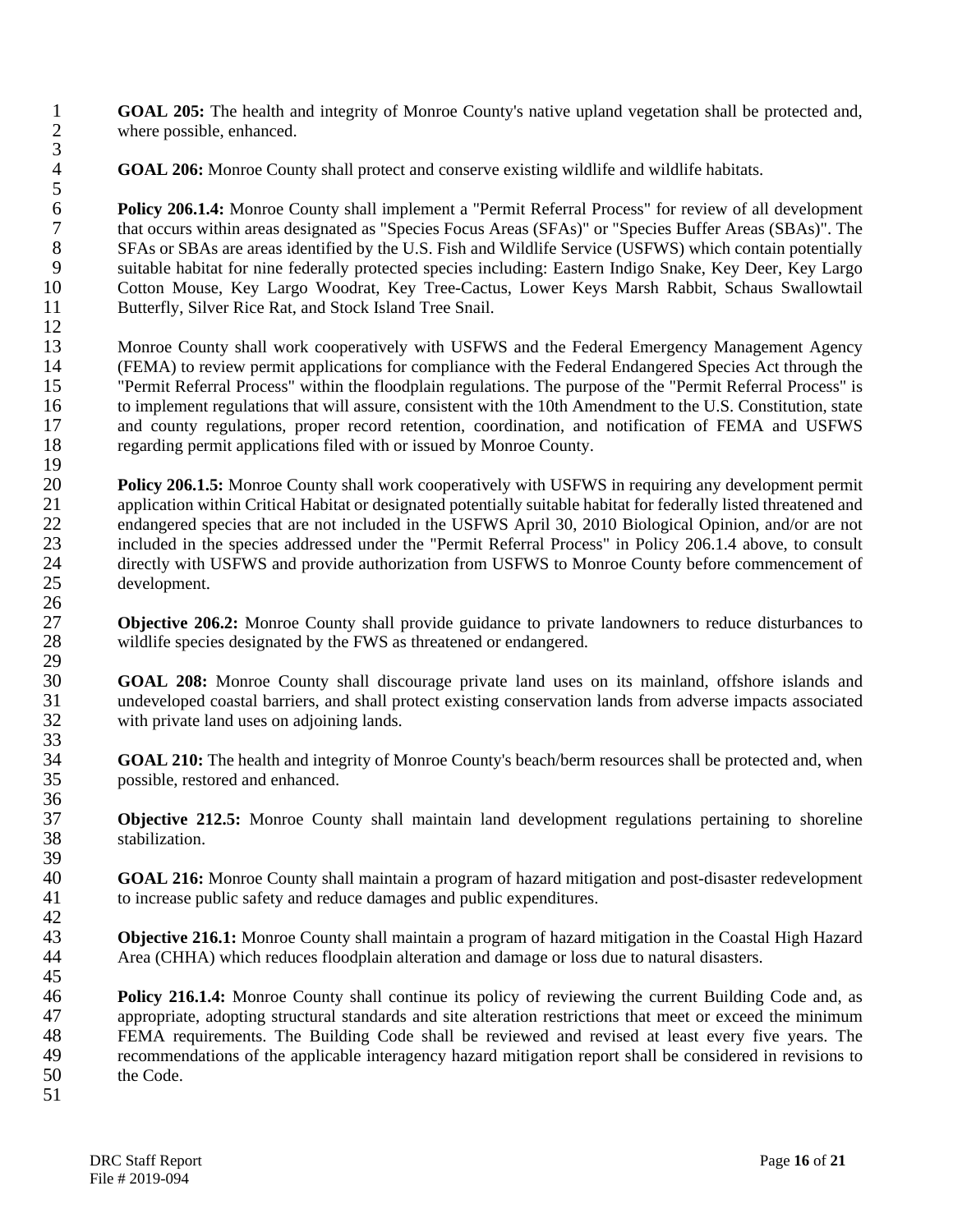**Policy 216.1.5:** Monroe County shall continue to participate in the National Flood Insurance Program(NFIP)<br>2 Community Rating System (CRS) to the maximum extent possible and shall seek to improve its current CRS Community Rating System (CRS) to the maximum extent possible and shall seek to improve its current CRS Class rating.  $\frac{4}{5}$ 

**Folicy 216.1.6:** Monroe County shall continue to enforce federal, state and local setback and elevation requirements to promote the protection and safety of life and property. Revisions to the existing setback 6 requirements to promote the protection and safety of life and property. Revisions to the existing setback<br>7 requirements contained in the land development regulations shall be considered as a means of reducing 7 requirements contained in the land development regulations shall be considered as a means of reducing property damage caused by storms.

 $\frac{9}{10}$ 10 **Policy 216.1.7:** Monroe County shall consider floodplain management and CHHA issues in making public acquisition decisions. acquisition decisions.  $\frac{12}{13}$ 

Policy 216.1.8: Monroe County shall require that, to the greatest extent practicable, development activity, 14 such as land clearing, grading and filling will not disturb natural drainage patterns.

16 **Policy 216.2.2:** Monroe County shall maintain a Post-Disaster Redevelopment Plan which specifies 17 procedures for implementing programs for immediate repair, replacement, and cleanup, and long-term<br>18 rebuilding and redevelopment. The plan shall also include procedures for the identification of damaged rebuilding and redevelopment. The plan shall also include procedures for the identification of damaged 19 infrastructure and consideration of alternatives to its repair or replacement in the CHHA.

 $\frac{20}{21}$ **Policy 216.2.3:** The Post-Disaster Redevelopment Plan shall identify areas particularly susceptible to damage within the CHHA such as the FEMA designated V-zones and repetitive loss areas as defined by FEMA and 22 within the CHHA such as the FEMA designated V-zones and repetitive loss areas as defined by FEMA and shall specify procedures for relocating or replacing public infrastructure away from them, where feasible. shall specify procedures for relocating or replacing public infrastructure away from them, where feasible.

 $\frac{24}{25}$ 25 **Policy 216.2.4:** Monroe County shall update the Post-Disaster Redevelopment Plan and coordinate with 26 Emergency Management to include in the Local Mitigation Strategy considerations for repetitive loss and 27 severe repetitive loss structures and limits to redevelopment in areas within the CHHA particularly susceptible<br>28 to repeated damage. to repeated damage. 29<br>30

**Objective 216.3:** Monroe County shall maintain land development regulations which directs future growth 31 away from the Coastal High Hazard Area (CHHA).

**Objective 601.3:** Monroe County shall continue implementation efforts to eliminate substandard housing and 34 to preserve, conserve and enhance the existing housing stock, including historic structures and sites.

**Policy 601.3.1:** Monroe County shall coordinate with other County agencies to monitor housing conditions. 37 Standards for evaluation of the structural condition of the housing stock are summarized below:

- 38 Sound: Most housing units in this category are in good condition and have no visible defects. However,<br>39 some structures with slight defects are also included. some structures with slight defects are also included.
- 40 Deteriorating: A housing unit in this category needs more repair than would be provided in the course of regular maintenance, such as repainting. A housing unit is classified as deteriorating when its deficiencies 41 regular maintenance, such as repainting. A housing unit is classified as deteriorating when its deficiencies indicate a lack of proper upkeep. 42 indicate a lack of proper upkeep.<br>43 Dilapidated (Substandard): A hour
- 43 Dilapidated (Substandard): A housing unit in this category indicates that the unit can no longer provide<br>44 safe and adequate shelter or is of inadequate original construction including being constructed below the 44 safe and adequate shelter or is of inadequate original construction including being constructed below the minimum required elevation by FEMA or the County's Floodplain Regulations. minimum required elevation by FEMA or the County's Floodplain Regulations. 46

47 **Policy 601.3.2:** The County Code Compliance Office and Building Department will enforce building code 48 regulations and County ordinances governing the structural condition of the housing stock, to ensure the provision of safe, decent and sanitary housing and stabilization of residential neighborhoods. provision of safe, decent and sanitary housing and stabilization of residential neighborhoods.

50<br>51 51 **GOAL 1501:** Monroe County shall coordinate with the municipalities of Key West, Key Colony Beach, Islamorada. Lavton and Marathon: regional. State, and federal government agencies, nongovernmental Islamorada, Layton and Marathon; regional, State, and federal government agencies, nongovernmental

15

32<br>33

 $\frac{35}{36}$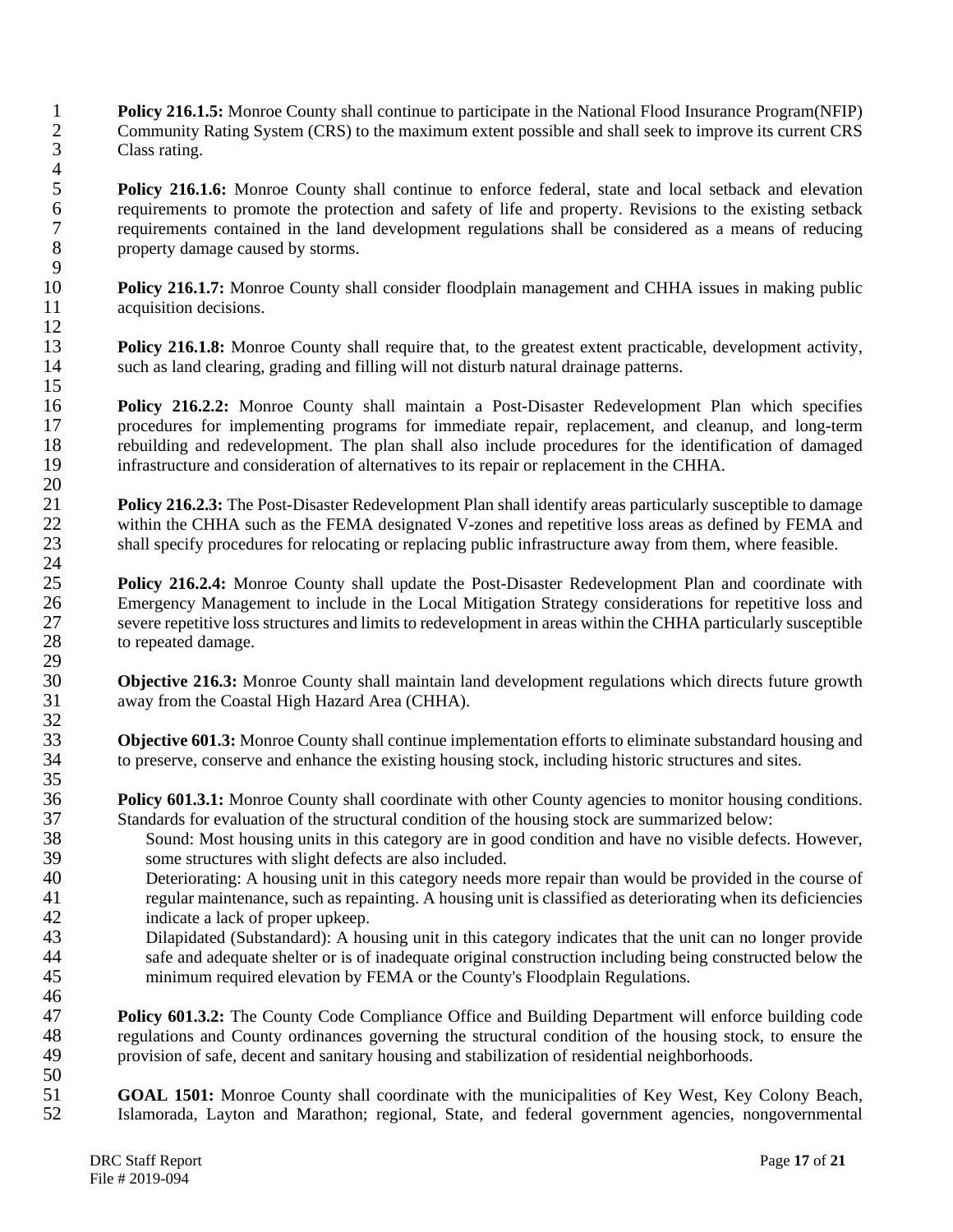1 organizations and private organizations to exchange data and develop coordinated strategies to address energy<br>2 conservation and impacts from climate change. 2 conservation and impacts from climate change. 3

4 **Objective 1501.1:** Monroe County shall coordinate and collaborate with municipalities and other public and private entities to address energy conservation strategies and unique climate change impacts, including 5 private entities to address energy conservation strategies and unique climate change impacts, including adaptation and mitigation strategies. adaptation and mitigation strategies.

 $\begin{array}{c} 7 \\ 8 \end{array}$ **Policy 1501.1.4:** Monroe County shall seek the support of agencies, such as the National Oceanic and<br> **Atmospheric Administration (NOAA)**, U.S. Geological Survey (USGS). Federal Emergency Management 9 Atmospheric Administration (NOAA), U.S. Geological Survey (USGS), Federal Emergency Management<br>10 Agency (FEMA), the U.S. Department of Interior, the U.S. Army Corps of Engineers (ACOE), as well as 10 Agency (FEMA), the U.S. Department of Interior, the U.S. Army Corps of Engineers (ACOE), as well as universities and not-for-profit organizations to coordinate support for updating, exchanging and analyzing 11 universities and not-for-profit organizations to coordinate support for updating, exchanging and analyzing data regarding potential changes in climate change vulnerability. data regarding potential changes in climate change vulnerability.

 $\frac{13}{14}$ 14 **Objective 1502.1:** In conjunction with future updates to the 2030 Comprehensive Plan and land development regulations, the County shall update the data and assumptions related to climate change impacts to 15 regulations, the County shall update the data and assumptions related to climate change impacts to 16 infrastructure based on the latest scientific predictions and observed(monitored) impacts. Monroe County 17 shall also consider climate change impacts such as increased temperatures, sea level rise, potentially shifting<br>18 habitat and ecosystem types and the need to withstand increased storm surge in evaluating public infrast 18 habitat and ecosystem types and the need to withstand increased storm surge in evaluating public infrastructure decisions. decisions.

 $\frac{20}{21}$ **Policy 1503.1.4:** Monroe County shall review the most updated FEMA maps within one (1) year of their release and evaluate floor elevation requirements, as necessary, for all new construction in vulnerable areas. release and evaluate floor elevation requirements, as necessary, for all new construction in vulnerable areas. 23

**Policy 1503.4.1:** Within five (5) years after the adoption of the 2030 Comprehensive Plan, Monroe County shall review its post-disaster redevelopment plan and land development regulations to include, as appropriate. 25 shall review its post-disaster redevelopment plan and land development regulations to include, as appropriate,<br>26 consideration of climate change impacts, repetitive loss structures and shoreline stabilization needs. consideration of climate change impacts, repetitive loss structures and shoreline stabilization needs.

 $\frac{27}{28}$ 28 **Objective 1504.1:** Within five (5) years after the adoption of the 2030 Comprehensive Plan, the County shall revise its land acquisition and preservation policies to consider the climate change-related values of natura 29 revise its land acquisition and preservation policies to consider the climate change-related values of natural<br>30 areas for sequestering carbon and providing climate adaptation and mitigation benefits such as the resour areas for sequestering carbon and providing climate adaptation and mitigation benefits such as the resource's 31 strategic capacity to absorb floodwaters and address coastal ecosystem migration. 32

#### 33 **B. The amendment is consistent with the Principles for Guiding Development for the Florida Keys Area,**  34 **Section 380.0552(7), Florida Statutes.**

36 For the purposes of reviewing consistency of the adopted plan or any amendments to that plan with the principles for guiding development and any amendments to the principles, the principles shall be construed 37 principles for guiding development and any amendments to the principles, the principles shall be construed 38 as a whole and no specific provision shall be construed or applied in isolation from the other provisions.

- 40 (a) Strengthening local government capabilities for managing land use and development so that local government is able to achieve these objectives without continuing the area of critical state concern 41 government is able to achieve these objectives without continuing the area of critical state concern
- 42 designation.<br>43 (b) Protecting sl 43 (b) Protecting shoreline and benthic resources, including mangroves, coral reef formations, seagrass beds, 44 wetlands, fish and wildlife, and their habitat.
- 45 (c) Protecting upland resources, tropical biological communities, freshwater wetlands, native tropical 46 vegetation (for example, hardwood hammocks and pinelands), dune ridges and beaches, wildlife, and 47 their habitat.<br>48 (d) Ensuring the
- 48 (d) Ensuring the maximum well-being of the Florida Keys and its citizens through sound economic 49 development.<br>50 (e) Limiting the a
- 50 (e) Limiting the adverse impacts of development on the quality of water throughout the Florida Keys.<br>51 (f) Enhancing natural scenic resources, promoting the aesthetic benefits of the natural environment
- 51 (f) Enhancing natural scenic resources, promoting the aesthetic benefits of the natural environment, and 52 ensuring that development is compatible with the unique historic character of the Florida Keys.

 $\frac{35}{36}$ 

39<br>40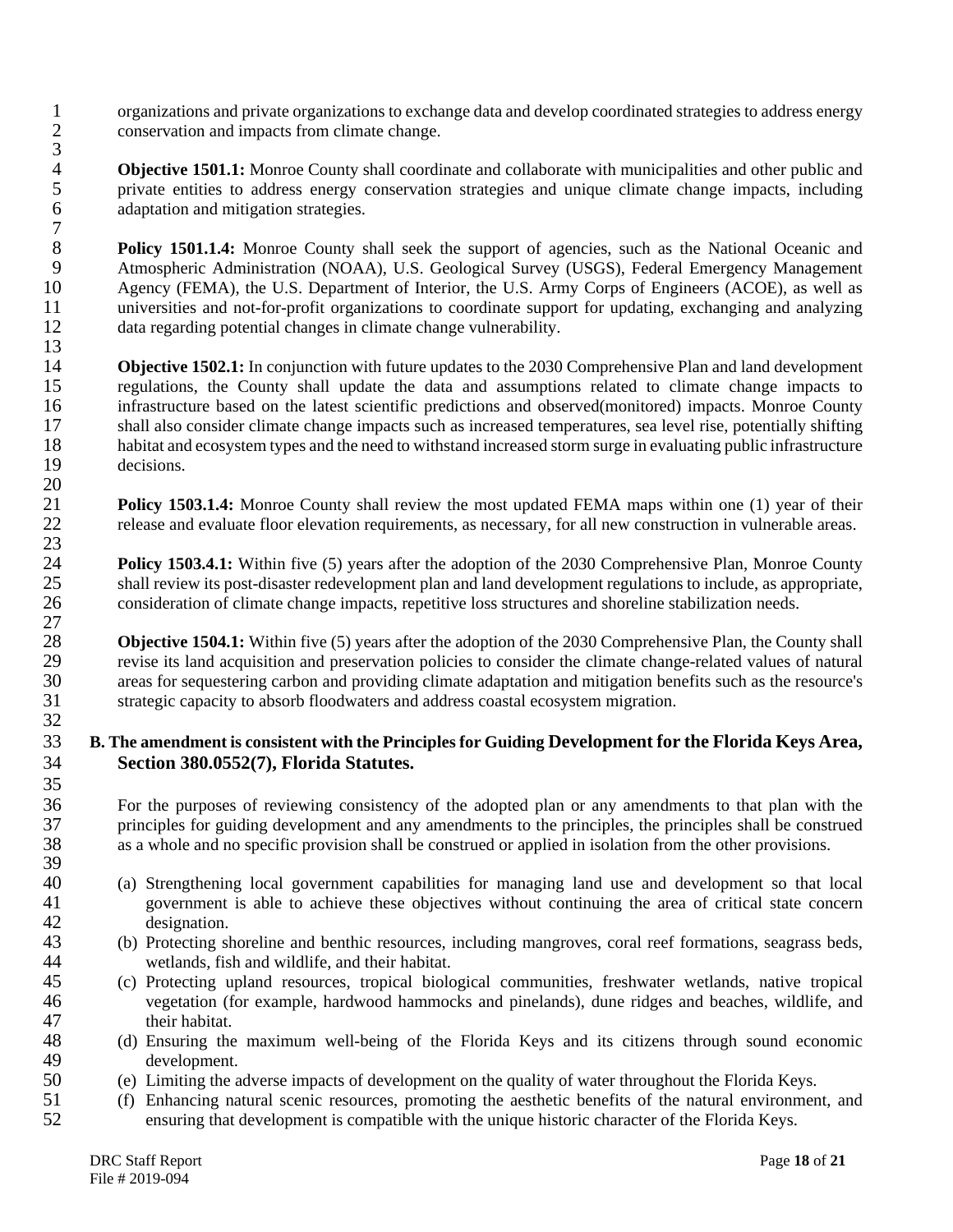- 1 (g) Protecting the historical heritage of the Florida Keys.<br>
2 (h) Protecting the value, efficiency, cost-effectiveness, a
- 2 (h) Protecting the value, efficiency, cost-effectiveness, and amortized life of existing and proposed major 3 public investments, including:
- 5 1. The Florida Keys Aqueduct and water supply facilities;<br>6 2. Sewage collection, treatment, and disposal facilities:
- 6 2. Sewage collection, treatment, and disposal facilities;
	-
- 7 3. Solid waste treatment, collection, and disposal facilities;<br>8 4. Key West Naval Air Station and other military facilities; 8 4. Key West Naval Air Station and other military facilities;<br>9 5. Transportation facilities:
	- 5. Transportation facilities;

 $\frac{4}{5}$ 

 $\frac{14}{15}$ 

29<br>30

32

 $\frac{35}{36}$ 

45

49

- 10 6. Federal parks, wildlife refuges, and marine sanctuaries;
- 11 7. State parks, recreation facilities, aquatic preserves, and other publicly owned properties;<br>12 8. City electric service and the Florida Keys Electric Co-op; and
- 12 8. City electric service and the Florida Keys Electric Co-op; and 13 9. Other utilities, as appropriate.
	- 9. Other utilities, as appropriate.
- 15 (i) Protecting and improving water quality by providing for the construction, operation, maintenance, and 16 replacement of stormwater management facilities; central sewage collection; treatment and disposal 17 facilities; and the installation and proper operation and maintenance of onsite sewage treatment and disposal systems. disposal systems.
- 19 (j) Ensuring the improvement of nearshore water quality by requiring the construction and operation of wastewater management facilities that meet the requirements of ss. 381.0065(4)(l) and 403.086(10). as 20 wastewater management facilities that meet the requirements of ss. 381.0065(4)(1) and 403.086(10), as<br>21 applicable, and by directing growth to areas served by central wastewater treatment facilities through 21 applicable, and by directing growth to areas served by central wastewater treatment facilities through permit allocation systems. permit allocation systems.
- 23 (k) Limiting the adverse impacts of public investments on the environmental resources of the Florida Keys.
- 24 (l) Making available adequate affordable housing for all sectors of the population of the Florida Keys.<br>25 (m) Providing adequate alternatives for the protection of public safety and welfare in the event of a natu
- 25 (m) Providing adequate alternatives for the protection of public safety and welfare in the event of a natural or 26 manmade disaster and for a postdisaster reconstruction plan.
- 27 (n) Protecting the public health, safety, and welfare of the citizens of the Florida Keys and maintaining the Florida Keys as a unique Florida resource. Florida Keys as a unique Florida resource.

30 Pursuant to Section 380.0552(7) Florida Statutes, the proposed amendment is not inconsistent with the 31 Principles for Guiding Development as a whole and is not inconsistent with any Principle.

#### 33 **C. The proposed amendment is consistent with the Part II of Chapter 163, Florida Statute (F.S.).**  34 **Specifically, the amendment furthers:**

- 36 163.3161(4), F.S. It is the intent of this act that local governments have the ability to preserve and enhance<br>37 resent advantages: encourage the most appropriate use of land, water, and resources, consistent with th 37 present advantages; encourage the most appropriate use of land, water, and resources, consistent with the public interest: overcome present handicaps: and deal effectively with future problems that may result 38 public interest; overcome present handicaps; and deal effectively with future problems that may result from the use and development of land within their iurisdictions. Through the process of comprehensive from the use and development of land within their jurisdictions. Through the process of comprehensive 40 planning, it is intended that units of local government can preserve, promote, protect, and improve the 41 public health, safety, comfort, good order, appearance, convenience, law enforcement and fire prevention, 42 and general welfare; facilitate the adequate and efficient provision of transportation, water, sewerage, schools, parks, recreational facilities, housing, and other requirements and services; and conserve, 43 schools, parks, recreational facilities, housing, and other requirements and services; and conserve, develop, utilize, and protect natural resources within their iurisdictions. develop, utilize, and protect natural resources within their jurisdictions.
- 46 163.3161(6), F.S. It is the intent of this act that adopted comprehensive plans shall have the legal status set 47 out in this act and that no public or private development shall be permitted except in conformity with 48 comprehensive plans, or elements or portions thereof, prepared and adopted in conformity with this act.
- 50 163.3164(14), F.S. "Development" has the same meaning as in s. 380.04. 51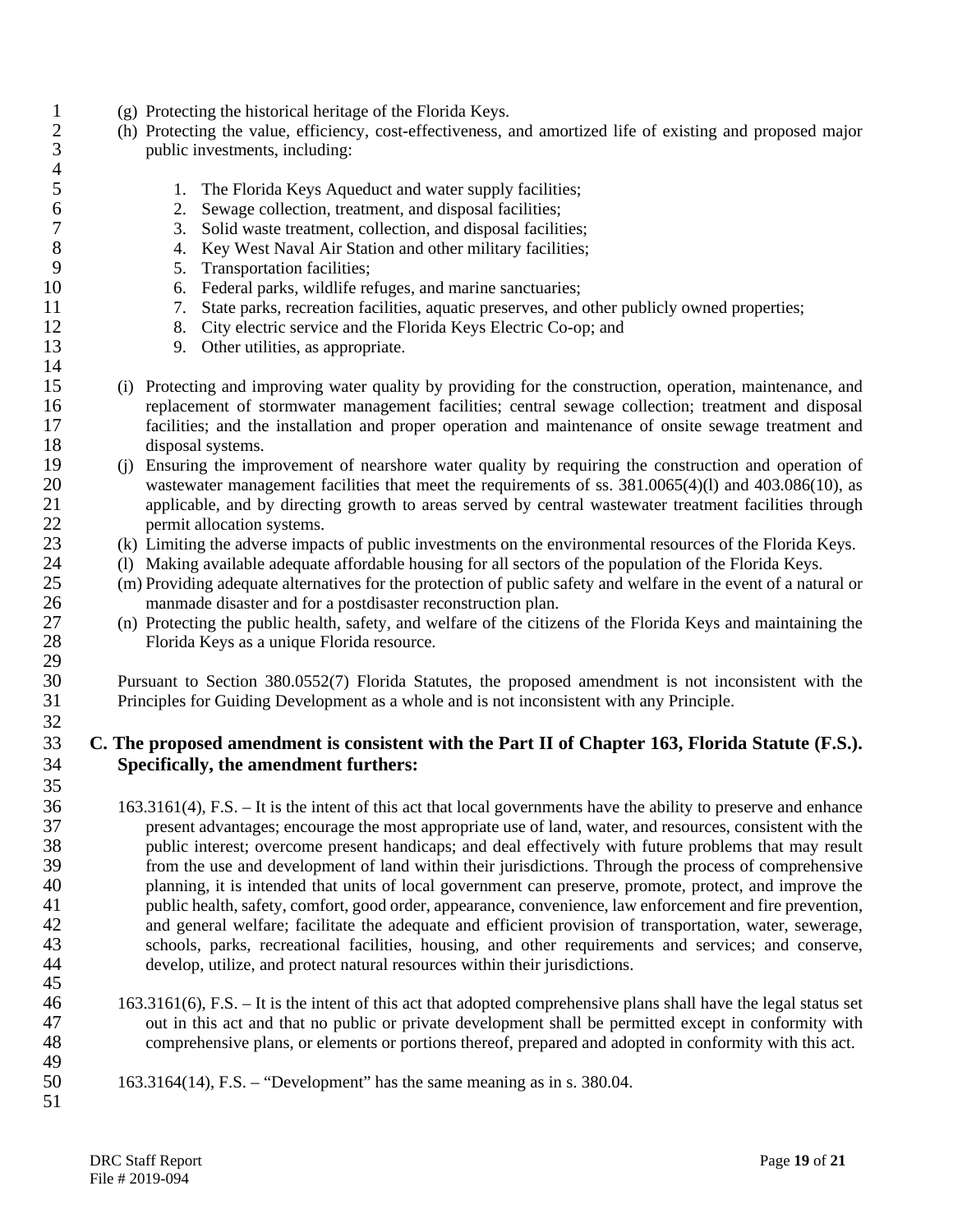- 163.3177(1), F.S. The comprehensive plan shall provide the principles, guidelines, standards, and strategies<br>2 for the orderly and balanced future economic, social, physical, environmental, and fiscal development of for the orderly and balanced future economic, social, physical, environmental, and fiscal development of 3 the area that reflects community commitments to implement the plan and its elements. These principles 4 and strategies shall guide future decisions in a consistent manner and shall contain programs and activities<br>5 to ensure comprehensive plans are implemented. The sections of the comprehensive plan containing the 5 to ensure comprehensive plans are implemented. The sections of the comprehensive plan containing the principles and strategies, generally provided as goals, objectives, and policies, shall describe how the local 6 principles and strategies, generally provided as goals, objectives, and policies, shall describe how the local 7 government's programs, activities, and land development regulations will be initiated, modified, or 8 continued to implement the comprehensive plan in a consistent manner. It is not the intent of this part to<br>9 require the inclusion of implementing regulations in the comprehensive plan but rather to require require the inclusion of implementing regulations in the comprehensive plan but rather to require 10 identification of those programs, activities, and land development regulations that will be part of the 11 strategy for implementing the comprehensive plan and the principles that describe how the programs,<br>12 activities, and land development regulations will be carried out. The plan shall establish meaningful and 12 activities, and land development regulations will be carried out. The plan shall establish meaningful and predictable standards for the use and development of land and provide meaningful guidelines for the predictable standards for the use and development of land and provide meaningful guidelines for the 14 content of more detailed land development and use regulations.
- 16 163.3177(6)(d), F.S. –A conservation element for the conservation, use, and protection of natural resources 17 in the area, include ng air, water, water recharge areas, wetlands, waterwells, estuarine marshes, soils, beaches, shores, flood plains, rivers, bays, lakes, harbors, forests, fisheries and wildlife, marine habitat, beaches, shores, flood plains, rivers, bays, lakes, harbors, forests, fisheries and wildlife, marine habitat, 19 minerals, and other natural and environmental resources, including factors that affect energy conservation.
- 21 163.3178(2)(a), F.S. A land use and inventory map of existing coastal uses, wildlife habitat, wetland and other vegetative communities, undeveloped areas, areas subject to coastal flooding, public access routes other vegetative communities, undeveloped areas, areas subject to coastal flooding, public access routes 23 to beach and shore resources, historic preservation areas, and other areas of special concern to local 24 government.
- 26 163.3178(2)(f), F.S. A redevelopment component that outlines the principles that must be used to eliminate 27 inappropriate and unsafe development in the coastal areas when opportunities arise. The component must:<br>28 1. Include development and redevelopment principles, strategies, and engineering solutions that reduce 28 1. Include development and redevelopment principles, strategies, and engineering solutions that reduce<br>29 the flood risk in coastal areas which results from high-tide events, storm surge, flash floods, stormwater 29 the flood risk in coastal areas which results from high-tide events, storm surge, flash floods, stormwater runoff, and the related impacts of sea-level rise. runoff, and the related impacts of sea-level rise.
- 31 2. Encourage the use of best practices development and redevelopment principles, strategies, and engineering solutions that will result in the removal of coastal real property from flood zone designations 32 engineering solutions that will result in the removal of coastal real property from flood zone designations 33 established by the Federal Emergency Management Agency.
- 34 3. Identify site development techniques and best practices that may reduce losses due to flooding and claims made under flood insurance policies issued in this state. 35 claims made under flood insurance policies issued in this state.<br>36 4. Be consistent with or more stringent than, the flood-resistant
- 36 4. Be consistent with, or more stringent than, the flood-resistant construction requirements in the Florida 37 Building Code and applicable flood plain management regulations set forth in 44 C.F.R. part 60.
- 38 5. Require that any construction activities seaward of the coastal construction control lines established pursuant to s. 161.053 be consistent with chapter 161.
- 40 6. Encourage local governments to participate in the National Flood Insurance Program Community<br>41 Rating System administered by the Federal Emergency Management Agency to achieve flood insurance 41 Rating System administered by the Federal Emergency Management Agency to achieve flood insurance<br>42 memium discounts for their residents. premium discounts for their residents.
- 43 44 163.3194(1)(a), F.S. – After a comprehensive plan, or element or portion thereof, has been adopted in 45 conformity with this act, all development undertaken by, and all actions taken in regard to development 46 orders by, governmental agencies in regard to land covered by such plan or element shall be consistent 47 with such plan or element as adopted. 48
- 163.3201, F.S. Relationship of comprehensive plan to exercise of land development regulatory authority.—<br>50 It is the intent of this act that adopted comprehensive plans or elements thereof shall be implemented, in 50 It is the intent of this act that adopted comprehensive plans or elements thereof shall be implemented, in part, by the adoption and enforcement of appropriate local regulations on the development of lands and 51 part, by the adoption and enforcement of appropriate local regulations on the development of lands and waters within an area. It is the intent of this act that the adoption and enforcement by a governing body of waters within an area. It is the intent of this act that the adoption and enforcement by a governing body of

 $\frac{20}{21}$